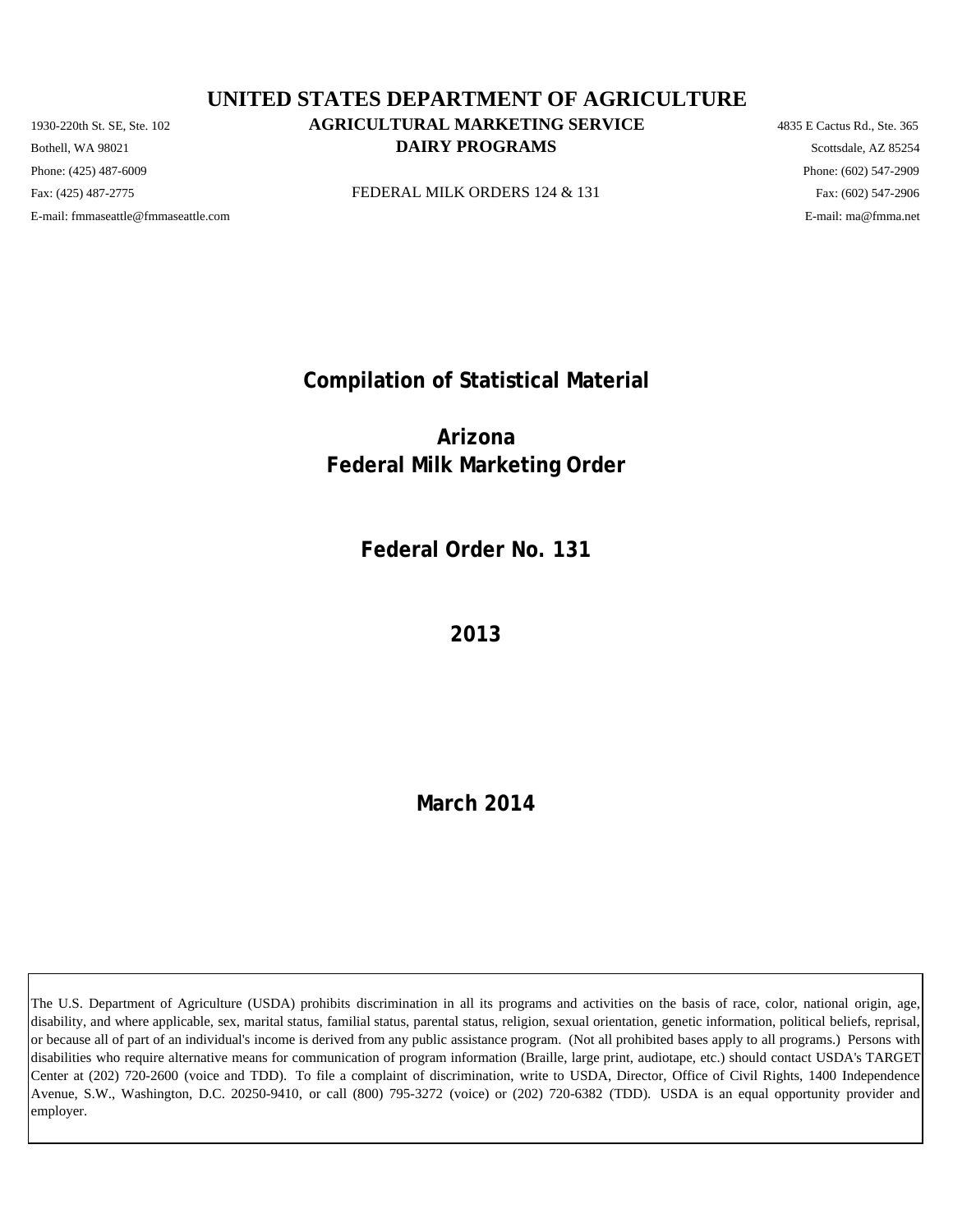# **Compilation of Statistical Material**

# **Arizona Federal Milk Marketing Order**

## **Federal Order No. 131**

### **Data for 2013**

## **Table of Contents**

| Table No. | Title                                                                                                                                             | Page No. |
|-----------|---------------------------------------------------------------------------------------------------------------------------------------------------|----------|
| 1         | List of Plants                                                                                                                                    | 1        |
| 2         | Number of Producers and Receipts of Producer Milk                                                                                                 | 3        |
| 3         | Class I Producer Milk, Butterfat, and Skim                                                                                                        | 4        |
| 4         | Class II Producer Milk, Butterfat, and Skim                                                                                                       | 5        |
| 5         | Class III Producer Milk, Butterfat, and Skim                                                                                                      | 6        |
| 6         | Class IV Producer Milk, Butterfat, and Skim                                                                                                       | 7        |
| 7         | Total Producer Milk, Butterfat, and Skim                                                                                                          | 8        |
| 8         | <b>Total Producer Milk by Class</b>                                                                                                               | 9        |
| 9         | <b>Total Butterfat Pounds by Class</b>                                                                                                            | 10       |
| 10        | <b>Total Skim Pounds by Class</b>                                                                                                                 | 10       |
| 11        | Number of Producers and Milk Production by County                                                                                                 | 12       |
| 12        | Class Prices Per Hundredweight for 3.5% Milk, Butterfat, and Skim Prices                                                                          | 14       |
| 13        | Producer Butterfat and Skim Prices, Uniform Prices, and Blend Prices at Test                                                                      | 15       |
| 14        | Advanced Agricultural Marketing Service (AMS) Commodity Pricing Factors Used<br>in Pricing Class I Skim/Butterfat and Class II Skim/Nonfat Solids | 16       |
| 15        | Final Agricultural Marketing Service (AMS) Commodity Pricing Factors Used in<br>Pricing Class II Butterfat, Class III, and Class IV               | 17       |
| 16        | Class I Route Dispositions in the Marketing Area by Handler Type                                                                                  | 18       |
| 17        | Class I Route Dispositions in the Marketing Area by Product                                                                                       | 19       |
| Map A     | Producer Milk by County, May 2013                                                                                                                 | 20       |
| Map B     | Producer Milk by County, November 2013                                                                                                            | 21       |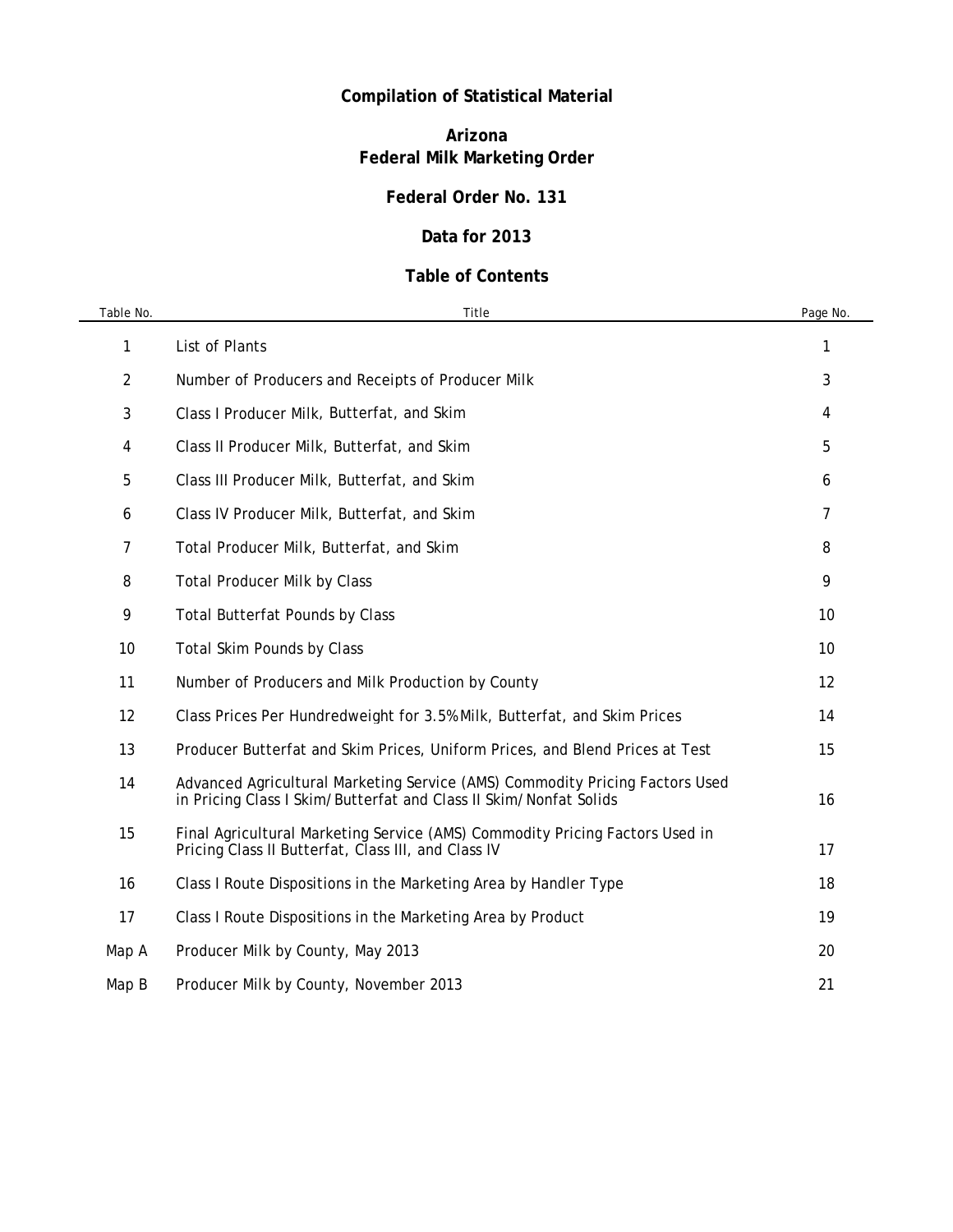#### **Table 1 2013 Arizona Order, Federal Order No. 131 List of Plants**

| <b>Plant Name</b>                                                   |                                                | Location            | County         | Loc. $Adj. 1/$                 | Months Associated with the Order                                                                                                         |  |  |  |
|---------------------------------------------------------------------|------------------------------------------------|---------------------|----------------|--------------------------------|------------------------------------------------------------------------------------------------------------------------------------------|--|--|--|
|                                                                     | Plants Fully Regulated under the Arizona Order |                     |                |                                |                                                                                                                                          |  |  |  |
| Pool Distributing Plants (§ 1131.7(a) unless otherwise noted)       |                                                |                     |                |                                |                                                                                                                                          |  |  |  |
| GH Processing [1131.7(h)]                                           |                                                | Yuma, AZ            | Yuma           | (0.25)<br>\$                   | $\circ$<br>M<br>A<br><sub>S</sub><br>A                                                                                                   |  |  |  |
| The Kroger Co., Tolleson Dairy                                      |                                                | Tolleson, AZ        | Maricopa       | \$<br>$\overline{a}$           | S<br>$\Omega$<br>$\Gamma$                                                                                                                |  |  |  |
| Safeway Stores, Inc.                                                |                                                | Tempe, AZ           | Maricopa       | \$<br>$\overline{\phantom{a}}$ | M<br>M<br>S<br>$\Omega$<br>Α<br>N<br>- D                                                                                                 |  |  |  |
| Sarah Farms                                                         |                                                | Yuma, AZ            | Yuma           | (0.25)<br>\$                   | $\mathsf{F}$<br>M<br><sub>S</sub><br>N D<br>A<br>M<br>A<br>$\overline{O}$                                                                |  |  |  |
| Shamrock Foods Company                                              |                                                | Phoenix, AZ         | Maricopa       | \$                             | $M \overline{A} \overline{M}$<br>S<br>$J$ F<br>$\overline{O}$<br>N D<br>$\mathsf{A}$                                                     |  |  |  |
| Cooperative Pool Manufacturing Plants (§ 1131.7(d))                 |                                                |                     |                |                                |                                                                                                                                          |  |  |  |
| United Dairymen of Arizona                                          |                                                | Tempe, AZ           | Maricopa       | \$                             | J F M A M J J A S O N D                                                                                                                  |  |  |  |
| Qualified Cooperatives under the Arizona Order                      |                                                |                     |                |                                |                                                                                                                                          |  |  |  |
| Cooperative Associations (Qualified Pursuant to § 1131.18)          |                                                |                     |                |                                |                                                                                                                                          |  |  |  |
| United Dairymen of Arizona                                          |                                                | Tempe, AZ           |                |                                | M A M J J A S O N D<br>$-F$                                                                                                              |  |  |  |
|                                                                     |                                                |                     |                |                                | Plants Fully Regulated under Other Federal Orders Distributing or Transferring Fluid Milk Products into the Marketing Area (§ 1131.8(a)) |  |  |  |
| Agropur Inc.                                                        | F.O. 30                                        | Maplewood, MN       | Ramsey         | (0.65)<br>\$                   | -F<br>M<br>M<br>A<br><sub>S</sub><br>$\overline{O}$<br>N<br>Α<br>$\Box$                                                                  |  |  |  |
| Agropur Inc.                                                        | F.O. 33                                        | Wyoming, MI         | Kent           | (0.55)<br>\$                   | S<br>N D<br>M<br>$\mathsf{A}$<br>M<br>$\overline{O}$<br>A                                                                                |  |  |  |
| Aurora Organic Dairy                                                | F.O. 32                                        | Platteville, CO     | Weld           | 0.10                           | M A<br>M<br>$J$ F<br>Α<br>S<br>$\overline{O}$<br>$\mathsf{N}$<br>D.                                                                      |  |  |  |
| <b>GH Dairy</b>                                                     | F.O. 126                                       | El Paso, TX         | El Paso        | (0.10)<br>\$                   | M<br><sub>S</sub><br>$\overline{0}$<br>M<br>N<br>- D<br>A<br>Α                                                                           |  |  |  |
| Jackson's Dairy                                                     | F.0.32                                         | Hutchinson, KS      | Reno           | (0.15)<br>\$                   | M<br>M<br>S<br>N<br>A<br>A<br>$\Omega$<br>$\Box$                                                                                         |  |  |  |
| Nestle USA, Inc.                                                    | F.O. 33                                        | Anderson, IN        | Madison        | (0.35)<br>\$                   | $J$ F<br>M<br>M<br>S<br>$\overline{0}$<br>N<br>$\mathsf{A}$<br>$\Box$<br>Α                                                               |  |  |  |
| <b>Plains Dairy Products</b>                                        | F.O. 126                                       | Amarillo, TX        | Potter         | 0.05<br>\$                     | $\mathsf{F}$<br>$\overline{M}$<br>S<br>M<br>$\overline{0}$<br>N<br>$\mathsf{A}$<br>A<br>D                                                |  |  |  |
| Prairie Farms Dairy, Inc.                                           | F. O. 32                                       | Granite City, IL    | Madison        | (0.35)<br>\$                   | N<br>$\Omega$<br>$\Box$                                                                                                                  |  |  |  |
| Safeway Stores, Inc.                                                | F.O. 32                                        | Denver, CO          | Denver         | 0.20<br>\$                     | S<br>$\overline{0}$<br>$\overline{N}$<br>$\overline{D}$<br>- F<br>M<br>M<br>A<br>A                                                       |  |  |  |
| Saputo Dairy Foods USA, LLC 2/                                      | F.O. 126                                       | Sulphur Springs, TX | <b>Hopkins</b> | \$<br>0.65                     | $\overline{F}$<br>N D<br>M<br>A M<br>A S<br>$\overline{0}$                                                                               |  |  |  |
| <b>WhiteWave Foods</b>                                              | F.O. 126                                       | Dallas, TX          | Dallas         | \$<br>0.65                     | $A$ $M$<br>$\overline{O}$<br>N D                                                                                                         |  |  |  |
| Producer-Handler Plants under the Arizona Order (§ 1131.8(b) & .10) |                                                |                     |                |                                |                                                                                                                                          |  |  |  |

None.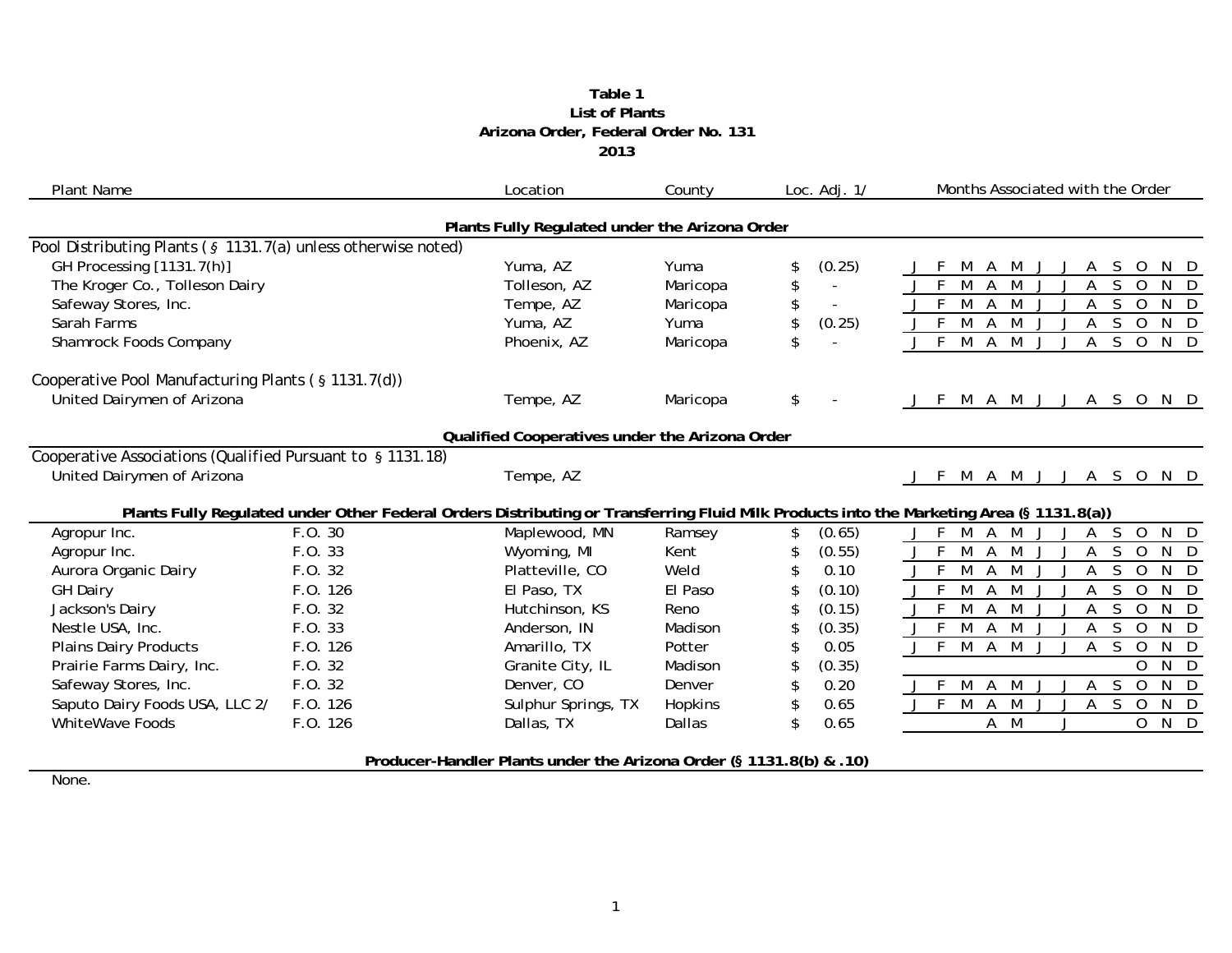#### **Table 1** *(continued)* **List of Plants Arizona Order, Federal Order No. 131 2013**

| Plant Name                                                                    | Location                                            | County      |    | Loc. $Adj. 1/$ |  | Months Associated with the Order |   |   |  |  |     |     |        |
|-------------------------------------------------------------------------------|-----------------------------------------------------|-------------|----|----------------|--|----------------------------------|---|---|--|--|-----|-----|--------|
| Partially Regulated Distributing Plants under the Arizona Order (§ 1131.8(c)) |                                                     |             |    |                |  |                                  |   |   |  |  |     |     |        |
| Alta Dena Certified Dairy - City of Industry North 3/                         | City of Industry, CA                                | Los Angeles |    | (0.25)         |  |                                  |   |   |  |  |     | N.  | $\Box$ |
| Alta Dena Certified Dairy - City of Industry South 4/                         | City of Industry, CA                                | Los Angeles | \$ | (0.25)         |  |                                  |   |   |  |  |     |     |        |
| Anderson Dairy, Inc.                                                          | Las Vegas, NV                                       | Clark       |    | (0.35)         |  |                                  | A | M |  |  |     | N.  | D      |
| Darigold, Inc.                                                                | Boise, ID                                           | Ada         |    | (0.75)         |  |                                  |   |   |  |  |     | N.  |        |
| Gossner Foods, Inc.                                                           | Logan, UT                                           | Cache       |    | (0.45)         |  |                                  |   |   |  |  |     | N.  |        |
| HP Hood LLC                                                                   | Sacramento, CA                                      | Sacramento  |    | (0.65)         |  |                                  |   |   |  |  |     | N.  |        |
| Meadow Gold Dairies, Inc.                                                     | Las Vegas, NV                                       | Clark       |    | (0.35)         |  |                                  |   |   |  |  |     | N.  |        |
| Meadow Gold Dairies, Inc.                                                     | Salt Lake City, UT                                  | Salt Lake   |    | (0.45)         |  |                                  |   |   |  |  |     | N.  |        |
| Saputo Dairy Foods USA, LLC 5/                                                | Gustine, CA                                         | Merced      |    | (0.65)         |  |                                  |   |   |  |  |     | N.  |        |
| <b>Straus Family Creamery</b>                                                 | Marshall, CA                                        | Sonoma      |    | (0.55)         |  |                                  |   |   |  |  | - 0 | N.  | D      |
| <b>Stremicks Heritage Foods</b>                                               | Santa Ana, CA                                       | Orange      |    | (0.25)         |  |                                  |   |   |  |  |     | N.  |        |
| WhiteWave Foods                                                               | City of Industry, CA                                | Los Angeles |    | (0.25)         |  |                                  |   |   |  |  |     | N D |        |
|                                                                               | Exempt Plants under the Arizona Order (§ 1131.8(e)) |             |    |                |  |                                  |   |   |  |  |     |     |        |
|                                                                               |                                                     |             |    |                |  |                                  |   |   |  |  |     |     |        |

None.

1/ Location adjustments are relative to Maricopa County, Arizona, Class I differential of \$2.35.

2/ Effective April 2013, Morningstar Saputo Foods changed its name to Saputo Dairy Foods USA, LLC.

3/ Effective March 2013, Alta Dena Certified Dairy changed its name to Alta Dena Certified Dairy - City of Industry North.

4/ Effective March 2013, Dean Foods of Southern California, LLC d/b/a Fresh Dairy Direct of Southern California changed its name to Alta Dena Certified Dairy - City of Industry South.

5/ Effective April 2013, Morningstar Foods, LLC, changed its name to Saputo Dairy Foods USA, LLC.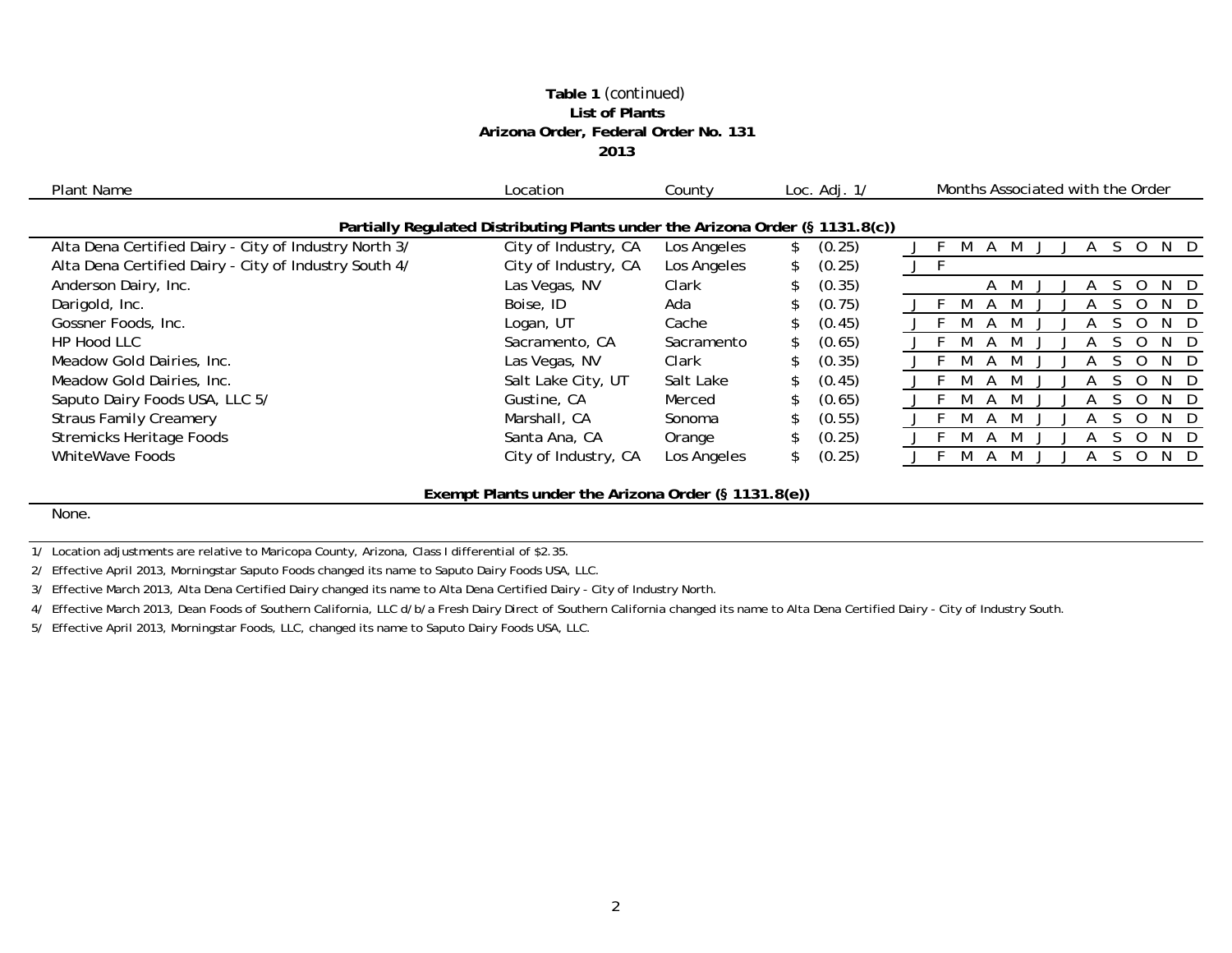#### **2013 Arizona Order, Federal Order No. 131 Number of Producers and Receipts of Producer Milk Table 2**

|                  |                  |               |              | Daily       |
|------------------|------------------|---------------|--------------|-------------|
|                  | Number of        | Producer      | Daily        | Average Per |
| Month and Year   | <b>Producers</b> | Milk          | Average 1/   | Producer 1/ |
|                  |                  | Ibs.          | Ibs.         | lbs.        |
| January 2013     | 94               | 398, 169, 235 | 12,844,169   | 136,640     |
| February         | 94               | 378,828,890   | 13,529,603   | 143,932     |
| March            | 92               | 434, 497, 879 | 14,016,061   | 152,348     |
| April            | 92               | 415,919,230   | 13,863,974   | 150,695     |
| May              | 91               | 419, 364, 716 | 13,527,894   | 148,658     |
| June             | 91               | 386,053,508   | 12,868,450   | 141,412     |
| July             | 91               | 363,464,532   | 11,724,662   | 128,842     |
| August           | 92               | 360, 338, 680 | 11,623,828   | 126,346     |
| September        | 93               | 331, 787, 563 | 11,059,585   | 118,920     |
| October          | 90               | 367, 794, 339 | 11,864,334   | 131,826     |
| November         | 91               | 364,885,048   | 12, 162, 835 | 133,658     |
| December         | 90               | 394, 272, 732 | 12,718,475   | 141,316     |
| Average/Total 1/ | 92               | 4,615,376,352 | 12,644,867   | 137,444     |

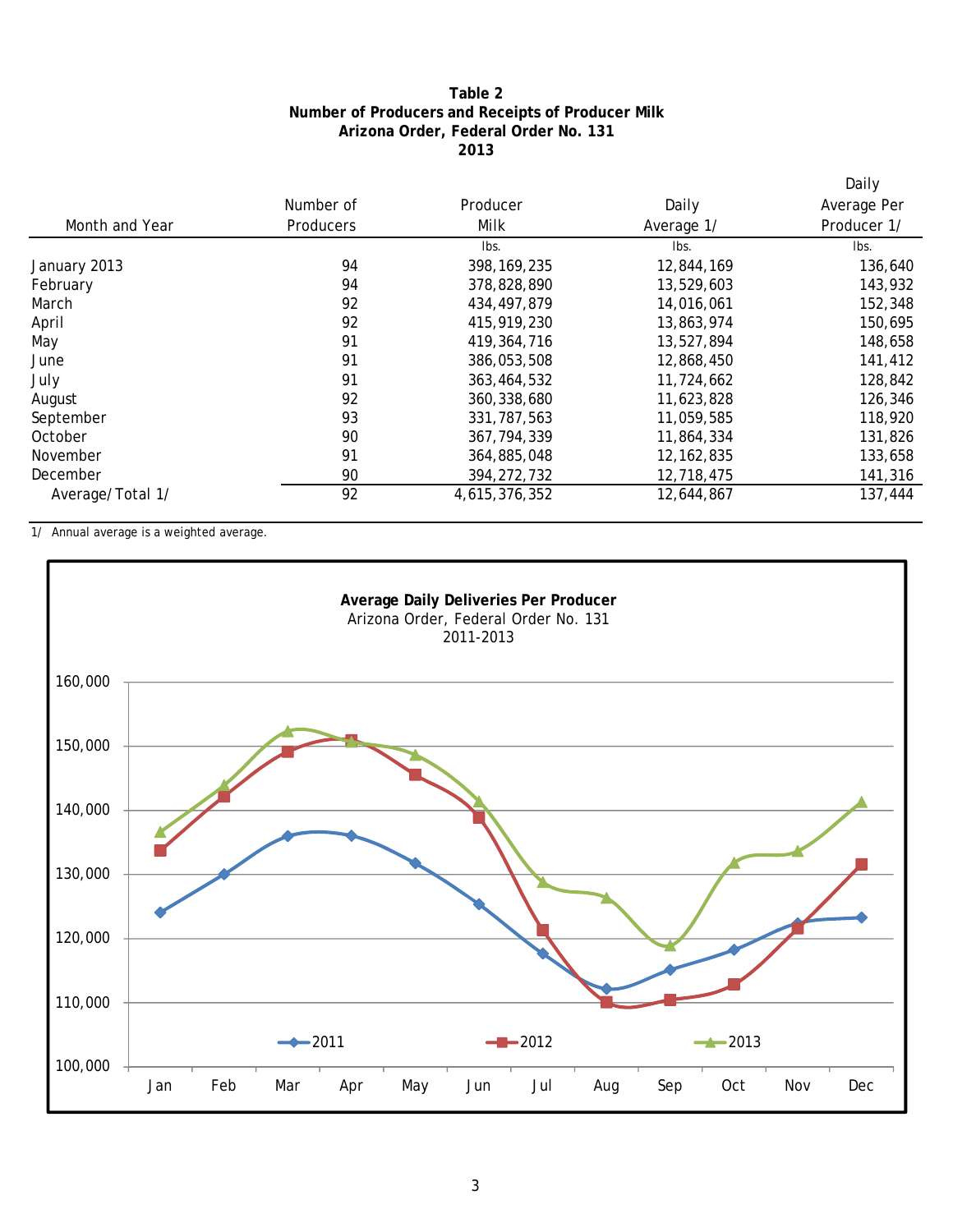#### **2013 Arizona Order, Federal Order No. 131 Class I Producer Milk, Butterfat, and Skim Table 3**

|                  |                              | Percent of |              |       |               |        |  |
|------------------|------------------------------|------------|--------------|-------|---------------|--------|--|
| Month and Year   | <b>Class I Producer Milk</b> | Market     | Butterfat    |       | Skim          |        |  |
|                  | Ibs.                         | %          | lbs.         | %     | Ibs.          | %      |  |
| January 2013     | 118,435,430                  | 29.74%     | 2,240,950    | 1.89% | 116, 194, 480 | 98.11% |  |
| February         | 107,992,922                  | 28.51%     | 2,034,545    | 1.88% | 105,958,377   | 98.12% |  |
| March            | 114,942,482                  | 26.45%     | 2,178,257    | 1.90% | 112,764,225   | 98.10% |  |
| April            | 116,282,389                  | 27.96%     | 2,195,507    | 1.89% | 114,086,882   | 98.11% |  |
| May              | 113,090,206                  | 26.97%     | 2,187,812    | 1.93% | 110,902,394   | 98.07% |  |
| June             | 99,950,571                   | 25.89%     | 1,960,335    | 1.96% | 97,990,236    | 98.04% |  |
| July             | 107,572,541                  | 29.60%     | 2,127,763    | 1.98% | 105,444,778   | 98.02% |  |
| August           | 115,907,775                  | 32.17%     | 2,207,460    | 1.90% | 113,700,315   | 98.10% |  |
| September        | 110,933,813                  | 33.44%     | 2,116,185    | 1.91% | 108,817,628   | 98.09% |  |
| October          | 117,375,345                  | 31.91%     | 2,338,123    | 1.99% | 115,037,222   | 98.01% |  |
| November         | 115,691,722                  | 31.71%     | 2,226,398    | 1.92% | 113,465,324   | 98.08% |  |
| December         | 118,878,166                  | 30.15%     | 2,338,590    | 1.97% | 116,539,576   | 98.03% |  |
| Total/Average 1/ | , 357, 053, 362              | 29.40%     | 26, 151, 925 | 1.93% | 1,330,901,437 | 98.07% |  |



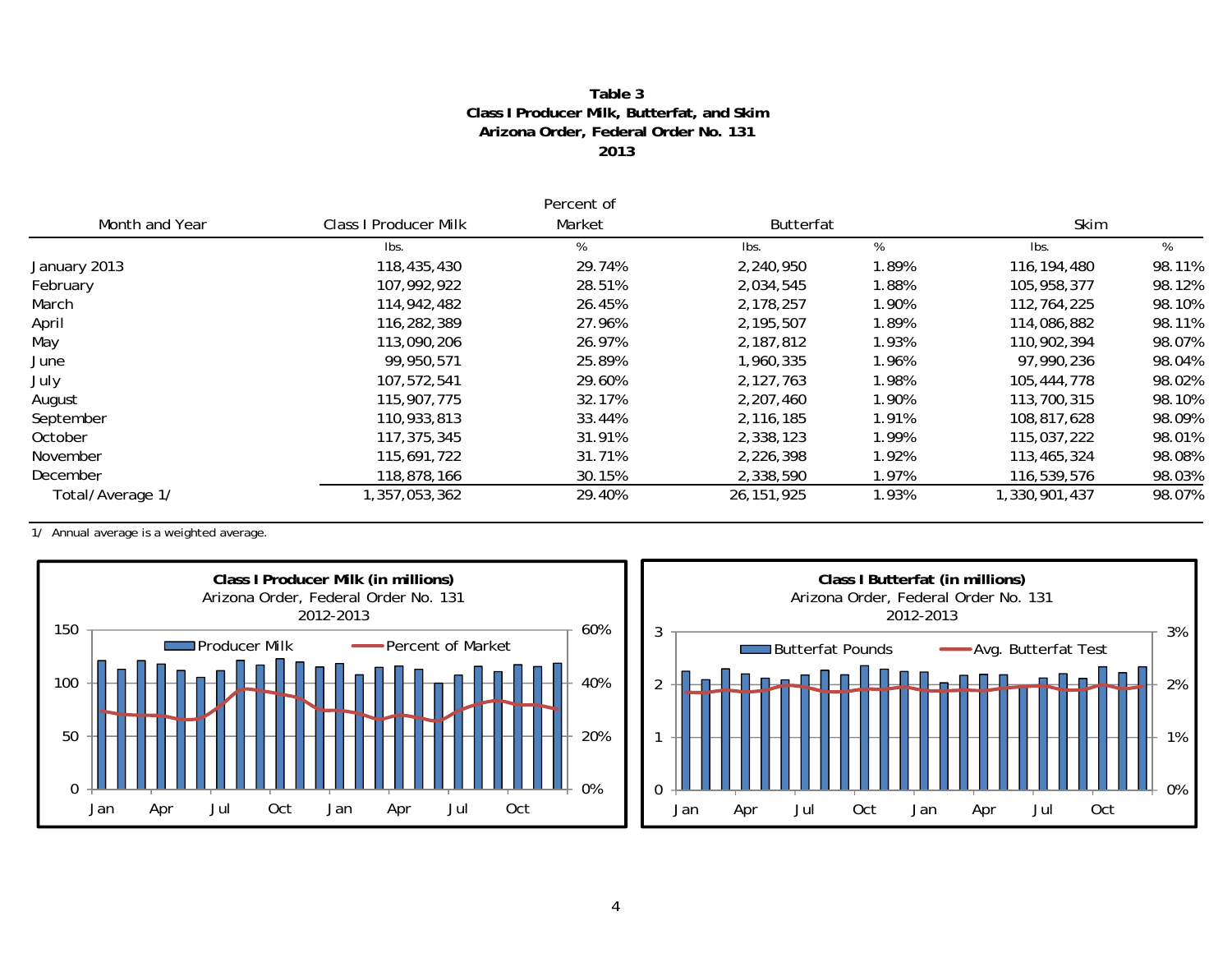#### **Table 4Class II Producer Milk, Butterfat, and Skim Arizona Order, Federal Order No. 131 2013**

|                  | Class II Producer | Percent of |                  |        |             |        |  |
|------------------|-------------------|------------|------------------|--------|-------------|--------|--|
| Month and Year   | Milk              | Market     | <b>Butterfat</b> |        | Skim        |        |  |
|                  | Ibs.              |            | lbs.             | %      | Ibs.        | %      |  |
| January 2013     | 33,521,132        | 8.42%      | 3,467,051        | 10.34% | 30,054,081  | 89.66% |  |
| February         | 29,808,650        | 7.87%      | 2,759,985        | 9.26%  | 27,048,665  | 90.74% |  |
| March            | 31,767,303        | 7.31%      | 3,458,899        | 10.89% | 28,308,404  | 89.11% |  |
| April            | 29,945,023        | 7.20%      | 3,131,760        | 10.46% | 26,813,263  | 89.54% |  |
| May              | 32,782,493        | 7.82%      | 3,909,641        | 11.93% | 28,872,852  | 88.07% |  |
| June             | 33,881,609        | 8.78%      | 4,146,364        | 12.24% | 29,735,245  | 87.76% |  |
| July             | 35,521,189        | 9.77%      | 4,454,606        | 12.54% | 31,066,583  | 87.46% |  |
| August           | 31,827,474        | 8.83%      | 4,084,666        | 12.83% | 27,742,808  | 87.17% |  |
| September        | 34, 261, 875      | 10.33%     | 3,882,253        | 11.33% | 30,379,622  | 88.67% |  |
| October          | 34,515,241        | 9.38%      | 4,721,964        | 13.68% | 29,793,277  | 86.32% |  |
| November         | 35,892,191        | 9.84%      | 4,654,898        | 12.97% | 31,237,293  | 87.03% |  |
| December         | 32, 171, 398      | 8.16%      | 3,796,588        | 11.80% | 28,374,810  | 88.20% |  |
| Total/Average 1/ | 395,895,578       | 8.58%      | 46,468,675       | 11.74% | 349,426,903 | 88.26% |  |



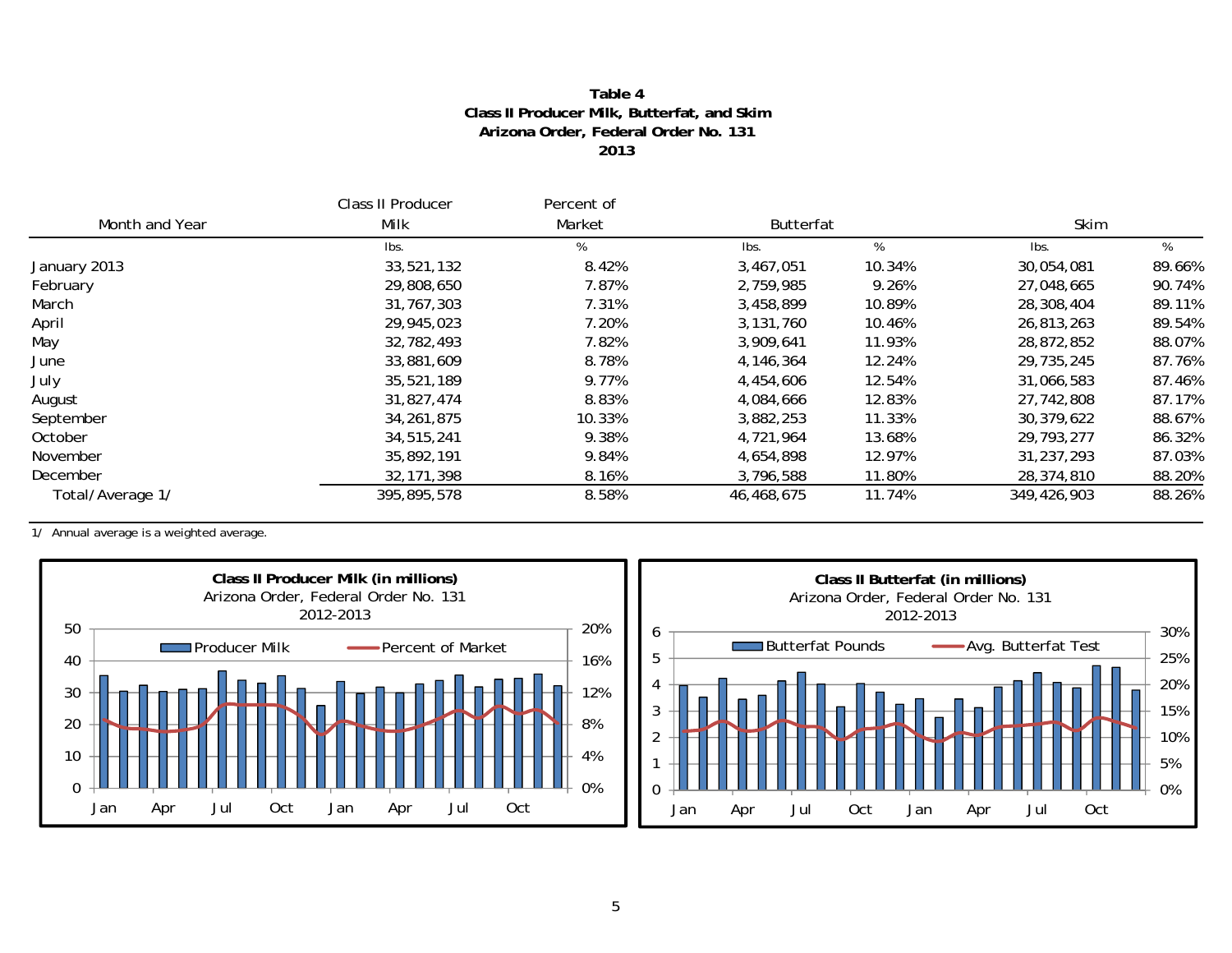#### **Table 5Class III Producer Milk, Butterfat, and Skim Arizona Order, Federal Order No. 131 2013**

|                  | Class III Producer | Percent of |                  |       |                  |        |  |
|------------------|--------------------|------------|------------------|-------|------------------|--------|--|
| Month and Year   | Milk               | Market     | <b>Butterfat</b> |       | Skim             |        |  |
|                  | lbs.               | %          | lbs.             | %     | Ibs.             | %      |  |
| January 2013     | 86,614,795         | 21.75%     | 5,211,390        | 6.02% | 81,403,405       | 93.98% |  |
| February         | 92,080,289         | 24.31%     | 5,561,720        | 6.04% | 86,518,569       | 93.96% |  |
| March            | 118,219,118        | 27.21%     | 6,698,908        | 5.67% | 111,520,210      | 94.33% |  |
| April            | 108,881,157        | 26.18%     | 6,428,317        | 5.90% | 102,452,840      | 94.10% |  |
| May              | 106.397.103        | 25.37%     | 6,037,923        | 5.67% | 100,359,180      | 94.33% |  |
| June             | 98,617,702         | 25.55%     | 5,516,517        | 5.59% | 93,101,185       | 94.41% |  |
| July             | 101,977,258        | 28.06%     | 5,737,698        | 5.63% | 96,239,560       | 94.37% |  |
| August           | 106,201,927        | 29.47%     | 5.691.574        | 5.36% | 100,510,353      | 94.64% |  |
| September        | 98,537,963         | 29.70%     | 5, 173, 972      | 5.25% | 93, 363, 991     | 94.75% |  |
| October          | 104,974,818        | 28.54%     | 5,682,662        | 5.41% | 99,292,156       | 94.59% |  |
| November         | 104,499,952        | 28.64%     | 5,675,117        | 5.43% | 98,824,835       | 94.57% |  |
| December         | 105,009,867        | 26.63%     | 6,742,481        | 6.42% | 98,267,386       | 93.58% |  |
| Total/Average 1/ | 232,011,949,       | 26.69%     | 70, 158, 279     | 5.69% | 1, 161, 853, 670 | 94.31% |  |



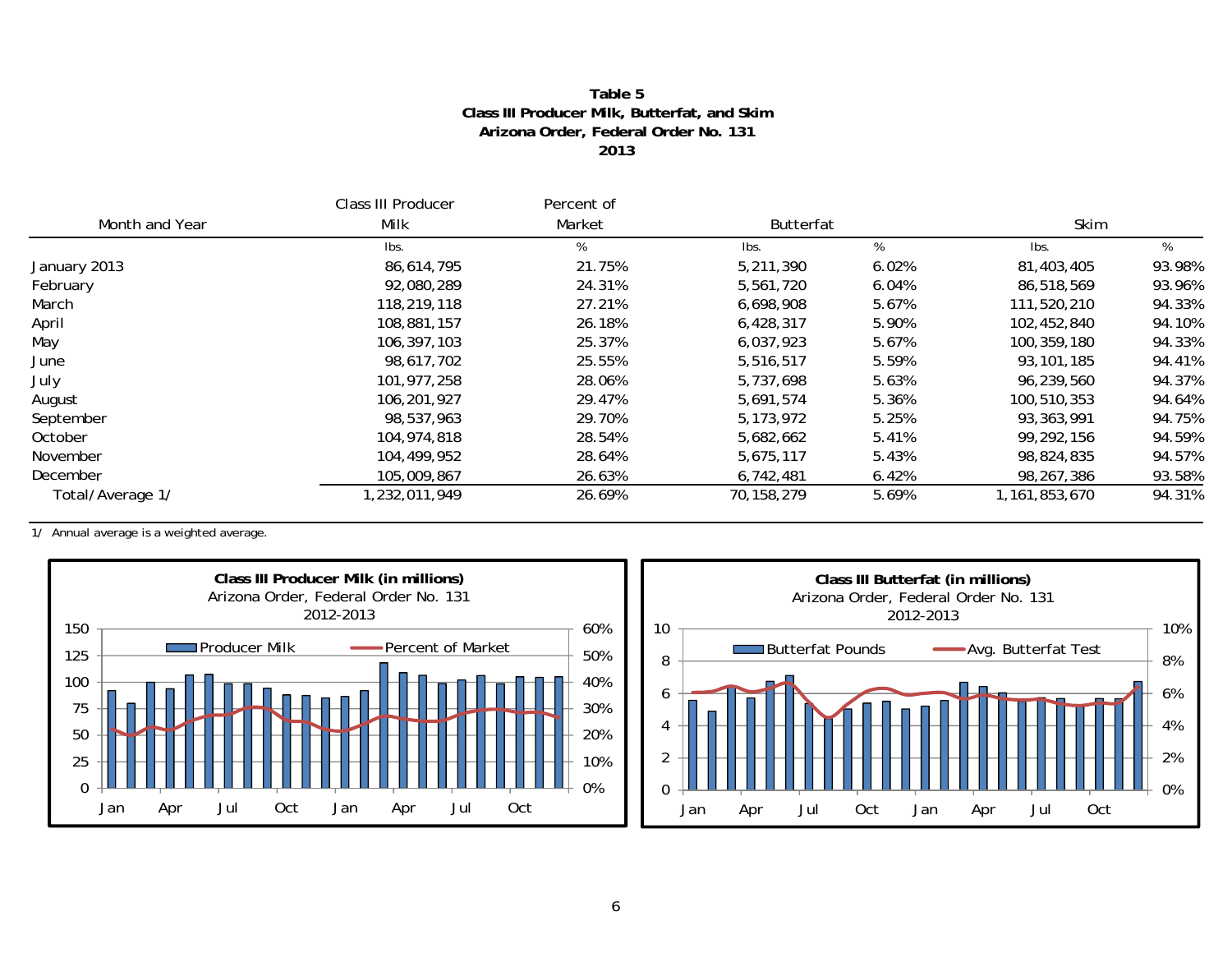#### **Table 6Class IV Producer Milk, Butterfat, and Skim Arizona Order, Federal Order No. 131 2013**

|                  | Class IV Producer | Percent of |                  |       |               |        |  |
|------------------|-------------------|------------|------------------|-------|---------------|--------|--|
| Month and Year   | Milk              | Market     | <b>Butterfat</b> |       | Skim          |        |  |
|                  | lbs.              | %          | lbs.             | %     | lbs.          | %      |  |
| January 2013     | 159,597,878       | 40.09%     | 3,546,747        | 2.22% | 156,051,131   | 97.78% |  |
| February         | 148,947,029       | 39.31%     | 3,114,388        | 2.09% | 145,832,641   | 97.91% |  |
| March            | 169,568,976       | 39.03%     | 2,846,194        | 1.68% | 166,722,782   | 98.32% |  |
| April            | 160,810,661       | 38.66%     | 2,656,429        | 1.65% | 158, 154, 232 | 98.35% |  |
| May              | 167,094,914       | 39.84%     | 2,310,319        | 1.38% | 164,784,595   | 98.62% |  |
| June             | 153,603,626       | 39.78%     | 1,621,290        | 1.06% | 151,982,336   | 98.94% |  |
| July             | 118,393,544       | 32.57%     | 245,346          | 0.21% | 118,148,198   | 99.79% |  |
| August           | 106,401,504       | 29.53%     | 543,426          | 0.51% | 105,858,078   | 99.49% |  |
| September        | 88,053,912        | 26.53%     | 479,165          | 0.54% | 87,574,747    | 99.46% |  |
| October          | 110,928,935       | 30.17%     | 428,655          | 0.39% | 110,500,280   | 99.61% |  |
| November         | 108,801,183       | 29.81%     | 487,386          | 0.45% | 108, 313, 797 | 99.55% |  |
| December         | 138,213,301       | 35.06%     | ,376,347         | 1.00% | 136,836,954   | 99.00% |  |
| Total/Average 1/ | .630,415,463 ا    | 35.33%     | 19,655,692       | 1.21% | 1,610,759,771 | 98.79% |  |



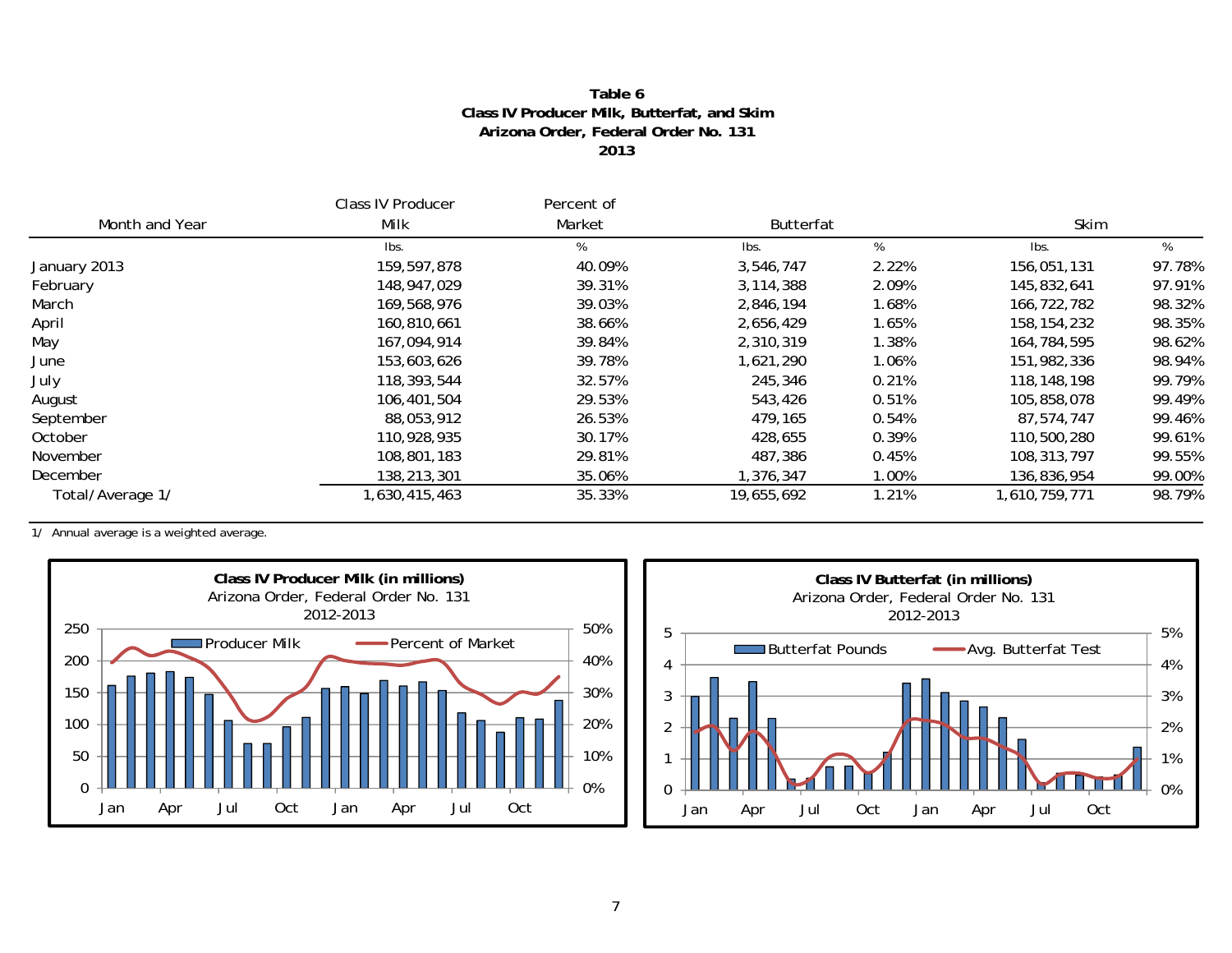#### **Table 7Total Producer Milk, Butterfat, and Skim 1/ Arizona Order, Federal Order No. 131 2013**

|                  |                            | Percent of |              |       |               |        |  |
|------------------|----------------------------|------------|--------------|-------|---------------|--------|--|
| Month and Year   | <b>Total Producer Milk</b> | Market     | Butterfat    |       | Skim          |        |  |
|                  | Ibs.                       | %          | lbs.         | %     | Ibs.          | %      |  |
| January 2013     | 398, 169, 235              | 100.00%    | 14,466,138   | 3.63% | 383,703,097   | 96.37% |  |
| February         | 378,828,890                | 100.00%    | 13,470,638   | 3.56% | 365, 358, 252 | 96.44% |  |
| March            | 434,497,879                | 100.00%    | 15, 182, 258 | 3.49% | 419,315,621   | 96.51% |  |
| April            | 415,919,230                | 100.00%    | 14,412,013   | 3.47% | 401,507,217   | 96.53% |  |
| May              | 419,364,716                | 100.00%    | 14,445,695   | 3.44% | 404,919,021   | 96.56% |  |
| June             | 386,053,508                | 100.00%    | 13,244,506   | 3.43% | 372,809,002   | 96.57% |  |
| July             | 363,464,532                | 100.00%    | 12,565,413   | 3.46% | 350,899,119   | 96.54% |  |
| August           | 360,338,680                | 100.00%    | 12,527,126   | 3.48% | 347.811.554   | 96.52% |  |
| September        | 331,787,563                | 100.00%    | 11,651,575   | 3.51% | 320, 135, 988 | 96.49% |  |
| October          | 367, 794, 339              | 100.00%    | 13, 171, 404 | 3.58% | 354,622,935   | 96.42% |  |
| November         | 364,885,048                | 100.00%    | 13,043,799   | 3.57% | 351,841,249   | 96.43% |  |
| December         | 394, 272, 732              | 100.00%    | 14,254,006   | 3.62% | 380,018,726   | 96.38% |  |
| Total/Average 2/ | 4,615,376,352              | 100.00%    | 162,434,571  | 3.52% | 4,452,941,781 | 96.48% |  |

1/ Based on submitted handler reports. May differ from producer milk reported on Table 12.

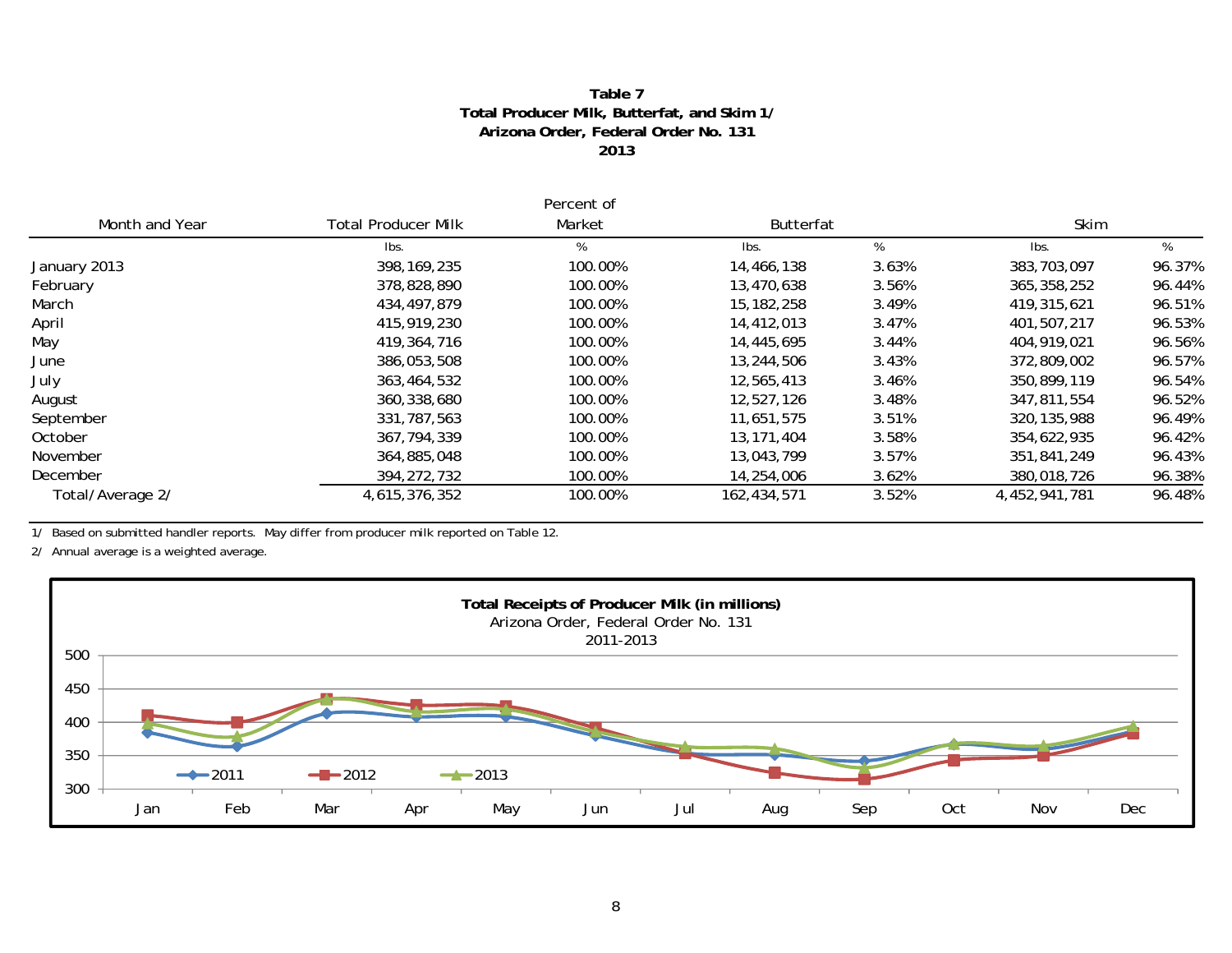#### **Table 8 Total Producer Milk by Class Arizona Order, Federal Order No. 131 2013**

| Month and Year   | Producer Milk | Class I       | Class II     | Class III     | Class IV      |
|------------------|---------------|---------------|--------------|---------------|---------------|
|                  | lbs.          | lbs.          | Ibs.         | lbs.          | lbs.          |
| January 2013     | 398, 169, 235 | 118,435,430   | 33,521,132   | 86,614,795    | 159,597,878   |
| February         | 378,828,890   | 107.992.922   | 29,808,650   | 92,080,289    | 148,947,029   |
| March            | 434,497,879   | 114,942,482   | 31,767,303   | 118,219,118   | 169,568,976   |
| April            | 415,919,230   | 116,282,389   | 29,945,023   | 108,881,157   | 160,810,661   |
| May              | 419, 364, 716 | 113,090,206   | 32,782,493   | 106,397,103   | 167,094,914   |
| June             | 386,053,508   | 99.950.571    | 33,881,609   | 98,617,702    | 153,603,626   |
| July             | 363,464,532   | 107.572.541   | 35,521,189   | 101.977.258   | 118,393,544   |
| August           | 360, 338, 680 | 115,907,775   | 31,827,474   | 106,201,927   | 106,401,504   |
| September        | 331,787,563   | 110,933,813   | 34,261,875   | 98,537,963    | 88,053,912    |
| October          | 367, 794, 339 | 117,375,345   | 34,515,241   | 104,974,818   | 110,928,935   |
| November         | 364,885,048   | 115,691,722   | 35,892,191   | 104,499,952   | 108,801,183   |
| December         | 394, 272, 732 | 118,878,166   | 32, 171, 398 | 105,009,867   | 138,213,301   |
| Total            | 4,615,376,352 | 1,357,053,362 | 395,895,578  | 1,232,011,949 | 1,630,415,463 |
| Percent of Total | 100.00%       | 29.40%        | 8.58%        | 26.69%        | 35.33%        |

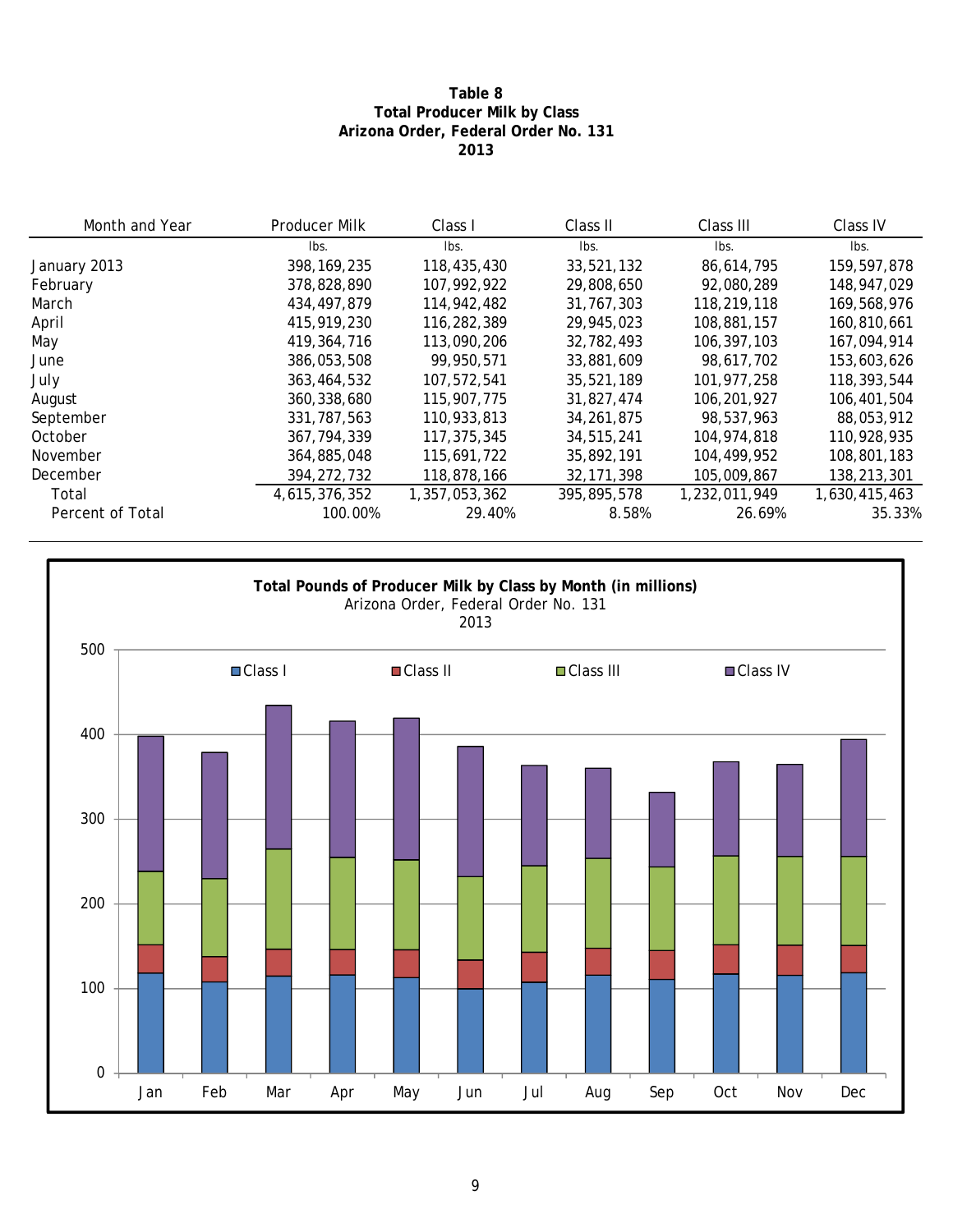#### **Table 9 Total Butterfat Pounds by Class Arizona Order, Federal Order No. 131 2013**

| Month and Year   | <b>Total Butterfat</b> | Class I      | Class II   | Class III   | Class IV    |
|------------------|------------------------|--------------|------------|-------------|-------------|
|                  | lbs.                   | Ibs.         | Ibs.       | lbs.        | Ibs.        |
| January 2013     | 14,466,138             | 2,240,950    | 3,467,051  | 5,211,390   | 3,546,747   |
| February         | 13,470,638             | 2,034,545    | 2,759,985  | 5,561,720   | 3, 114, 388 |
| March            | 15, 182, 258           | 2,178,257    | 3,458,899  | 6,698,908   | 2,846,194   |
| April            | 14,412,013             | 2,195,507    | 3,131,760  | 6,428,317   | 2,656,429   |
| May              | 14,445,695             | 2,187,812    | 3,909,641  | 6,037,923   | 2,310,319   |
| June             | 13,244,506             | 1.960.335    | 4,146,364  | 5,516,517   | 1,621,290   |
| July             | 12,565,413             | 2,127,763    | 4,454,606  | 5,737,698   | 245,346     |
| August           | 12,527,126             | 2,207,460    | 4,084,666  | 5,691,574   | 543,426     |
| September        | 11,651,575             | 2,116,185    | 3,882,253  | 5, 173, 972 | 479.165     |
| October          | 13, 171, 404           | 2,338,123    | 4,721,964  | 5,682,662   | 428,655     |
| November         | 13,043,799             | 2,226,398    | 4,654,898  | 5,675,117   | 487,386     |
| December         | 14,254,006             | 2,338,590    | 3,796,588  | 6,742,481   | 1,376,347   |
| Total            | 162,434,571            | 26, 151, 925 | 46,468,675 | 70,158,279  | 19,655,692  |
| Percent of Total | 100.00%                | 16.10%       | 28.61%     | 43.19%      | 12.10%      |

#### **Table 10 Total Skim Pounds by Class Arizona Order, Federal Order No. 131 2013**

| Month and Year   | Total Skim    | Class I       | Class II    | Class III        | Class IV      |
|------------------|---------------|---------------|-------------|------------------|---------------|
|                  | lbs.          | lbs.          | Ibs.        | lbs.             | lbs.          |
| January 2013     | 383,703,097   | 116, 194, 480 | 30,054,081  | 81,403,405       | 156,051,131   |
| February         | 365, 358, 252 | 105.958.377   | 27,048,665  | 86,518,569       | 145,832,641   |
| March            | 419, 315, 621 | 112,764,225   | 28,308,404  | 111,520,210      | 166,722,782   |
| April            | 401.507.217   | 114,086,882   | 26,813,263  | 102,452,840      | 158, 154, 232 |
| May              | 404.919.021   | 110,902,394   | 28.872.852  | 100,359,180      | 164,784,595   |
| June             | 372,809,002   | 97.990.236    | 29,735,245  | 93,101,185       | 151,982,336   |
| July             | 350,899,119   | 105,444,778   | 31,066,583  | 96,239,560       | 118,148,198   |
| August           | 347,811,554   | 113,700,315   | 27,742,808  | 100,510,353      | 105,858,078   |
| September        | 320, 135, 988 | 108,817,628   | 30,379,622  | 93,363,991       | 87,574,747    |
| October          | 354,622,935   | 115,037,222   | 29,793,277  | 99,292,156       | 110,500,280   |
| November         | 351,841,249   | 113,465,324   | 31,237,293  | 98,824,835       | 108, 313, 797 |
| December         | 380,018,726   | 116,539,576   | 28,374,810  | 98,267,386       | 136,836,954   |
| Total            | 4,452,941,781 | 1,330,901,437 | 349,426,903 | 1, 161, 853, 670 | 1,610,759,771 |
| Percent of Total | 100.00%       | 29.89%        | 7.85%       | 26.09%           | 36.17%        |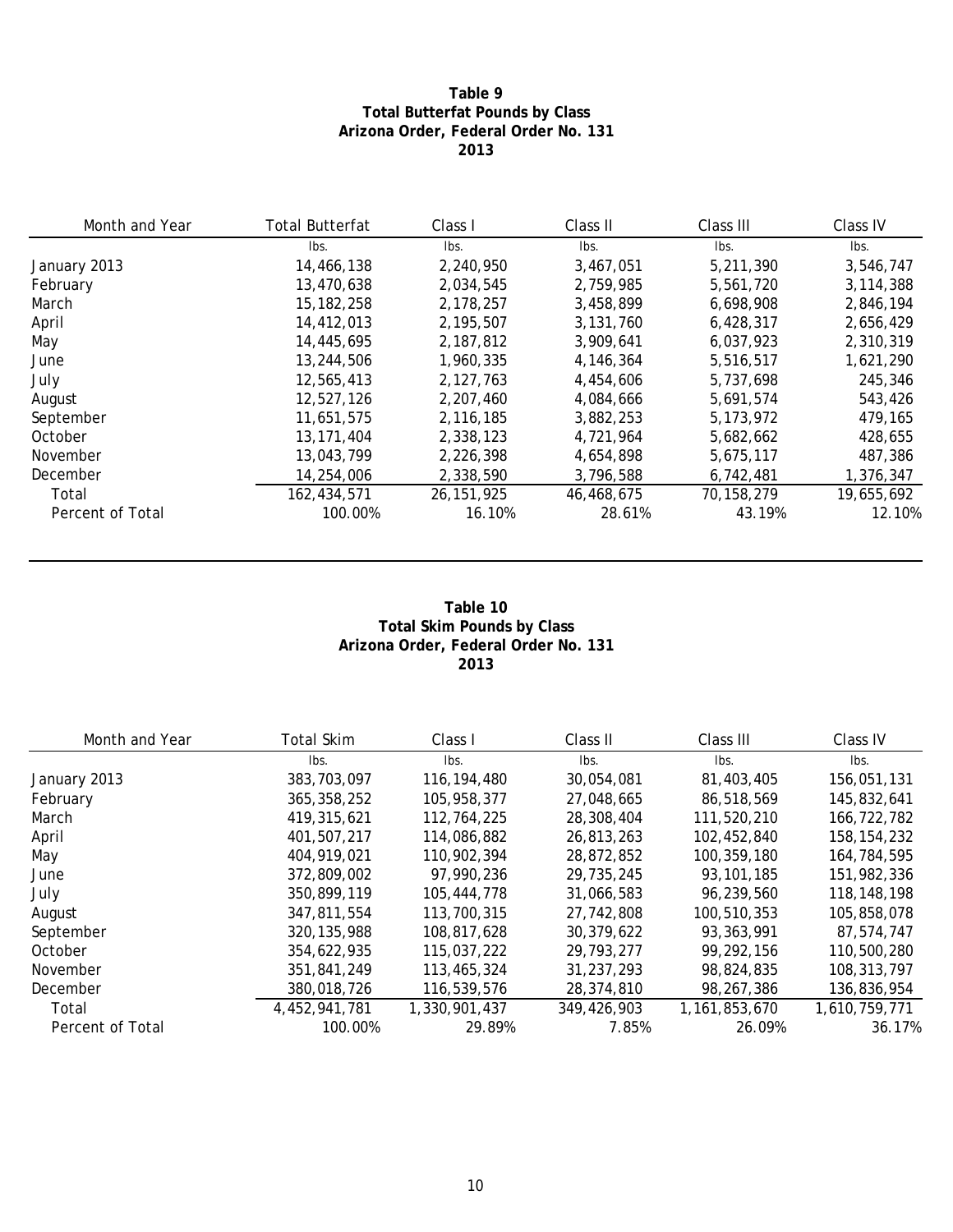#### **2013 Arizona Order, Federal Order No. 131 Percentages of Producer Milk, Butterfat, and Skim by Class**

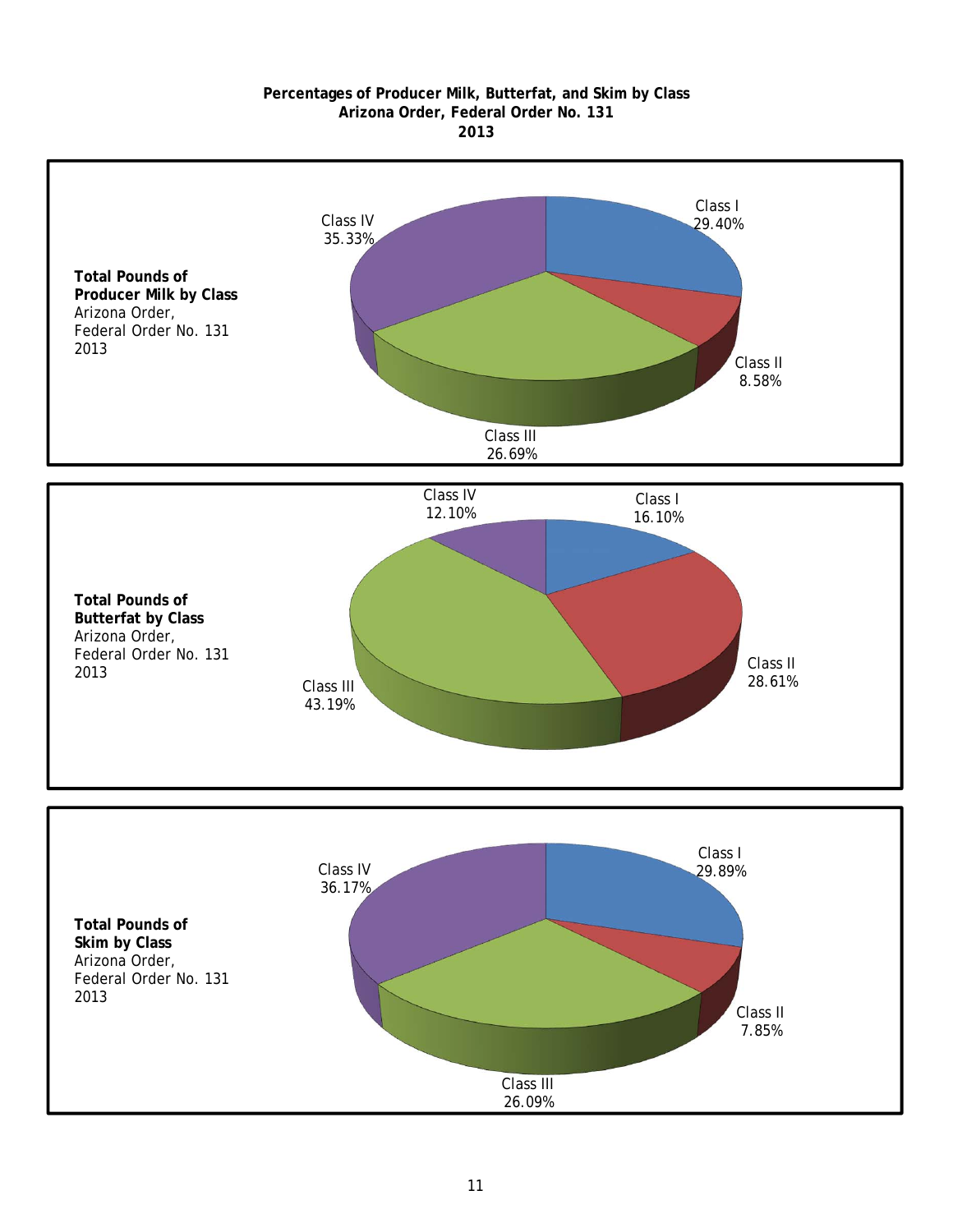|                                                                                  |                    |                         |                    |                         |                    | 2013                    |                    |                         |                    |                         |                    |                         |
|----------------------------------------------------------------------------------|--------------------|-------------------------|--------------------|-------------------------|--------------------|-------------------------|--------------------|-------------------------|--------------------|-------------------------|--------------------|-------------------------|
| State/County                                                                     |                    | January                 | February           |                         |                    | March                   |                    | April                   |                    | May                     |                    | June                    |
|                                                                                  | No.<br>of<br>Prod. | Producer Milk<br>Pounds | No.<br>of<br>Prod. | Producer Milk<br>Pounds | No.<br>of<br>Prod. | Producer Milk<br>Pounds | No.<br>of<br>Prod. | Producer Milk<br>Pounds | No.<br>of<br>Prod. | Producer Milk<br>Pounds | No.<br>of<br>Prod. | Producer Milk<br>Pounds |
| Arizona<br>Maricopa<br>Cochise, Greenlee,                                        | 49                 | 208,085,156             | 49                 | 195,015,882             | 49                 | 223,982,207             | 49                 | 217, 173, 160           | 49                 | 214,729,660             | 47                 | 193,661,334             |
| Pinal, AZ & Bailey<br>& Parmer, TX<br>La Paz, Pima, &<br>Yuma, AZ &<br>Imperial, | 31                 | 160, 477, 001           | 31                 | 150,249,461             | 31                 | 174,316,846             | 31                 | 162,658,653             | 30                 | 168,689,814             | 30                 | 158,512,677             |
| Riverside, & San<br>Bernardino, CA                                               | 14                 | 29,607,078              | 14                 | 33,563,547              | 12                 | 36, 198, 826            | 12                 | 36,087,417              | 12                 | 35,945,242              | 14                 | 33,879,497              |
| Arizona Total                                                                    | 94                 | 398, 169, 235           | 94                 | 378,828,890             | 92                 | 434, 497, 879           | 92                 | 415,919,230             | 91                 | 419,364,716             | 91                 | 386,053,508             |
| <b>Total for Market</b>                                                          | 94                 | 398, 169, 235           | 94                 | 378,828,890             | 92                 | 434, 497, 879           | 92                 | 415,919,230             | 91                 | 419, 364, 716           | 91                 | 386,053,508             |
| State/County                                                                     | July               |                         | August             |                         | September          |                         | October            |                         | November           |                         | December           |                         |
| Arizona<br>Maricopa<br>Cochise, Greenlee,<br>Pinal, AZ & Bailey                  | 46                 | 176,873,614             | 46                 | 174,315,101             | 46                 | 163,555,523             | 46                 | 182,699,550             | 47                 | 180,544,588             | 46                 | 195,947,837             |
| & Parmer, TX<br>La Paz, Pima, &<br>Yuma, AZ &<br>Imperial,<br>Riverside, & San   | 31                 | 154,664,162             | 31                 | 153,754,537             | 31                 | 138,624,710             | 29                 | 151,691,132             | 31                 | 152,684,669             | 31                 | 163,290,591             |
| Bernardino, CA                                                                   | 14                 | 31,926,756              | 15                 | 32,269,042              | 16                 | 29,607,330              | 15                 | 33,403,657              | 13                 | 31,655,971              | 13                 | 35,034,304              |
| Arizona Total                                                                    | 91                 | 363,464,532             | 92                 | 360,338,680             | 93                 | 331,787,563             | 90                 | 367, 794, 339           | 91                 | 364,885,228             | 90                 | 394, 272, 732           |
| <b>Total for Market</b>                                                          | 91                 | 363,464,532             | 92                 | 360,338,680             | 93                 | 331,787,563             | 90                 | 367, 794, 339           | 91                 | 364,885,228             | 90                 | 394, 272, 732           |

## **Arizona Order, Federal Order No. 131 Number of Producers and Milk Production by County 1/ Table 11**

1/ Based on unaudited producer payrolls. May differ from total producer milk reported on Tables 2, 7, and 8.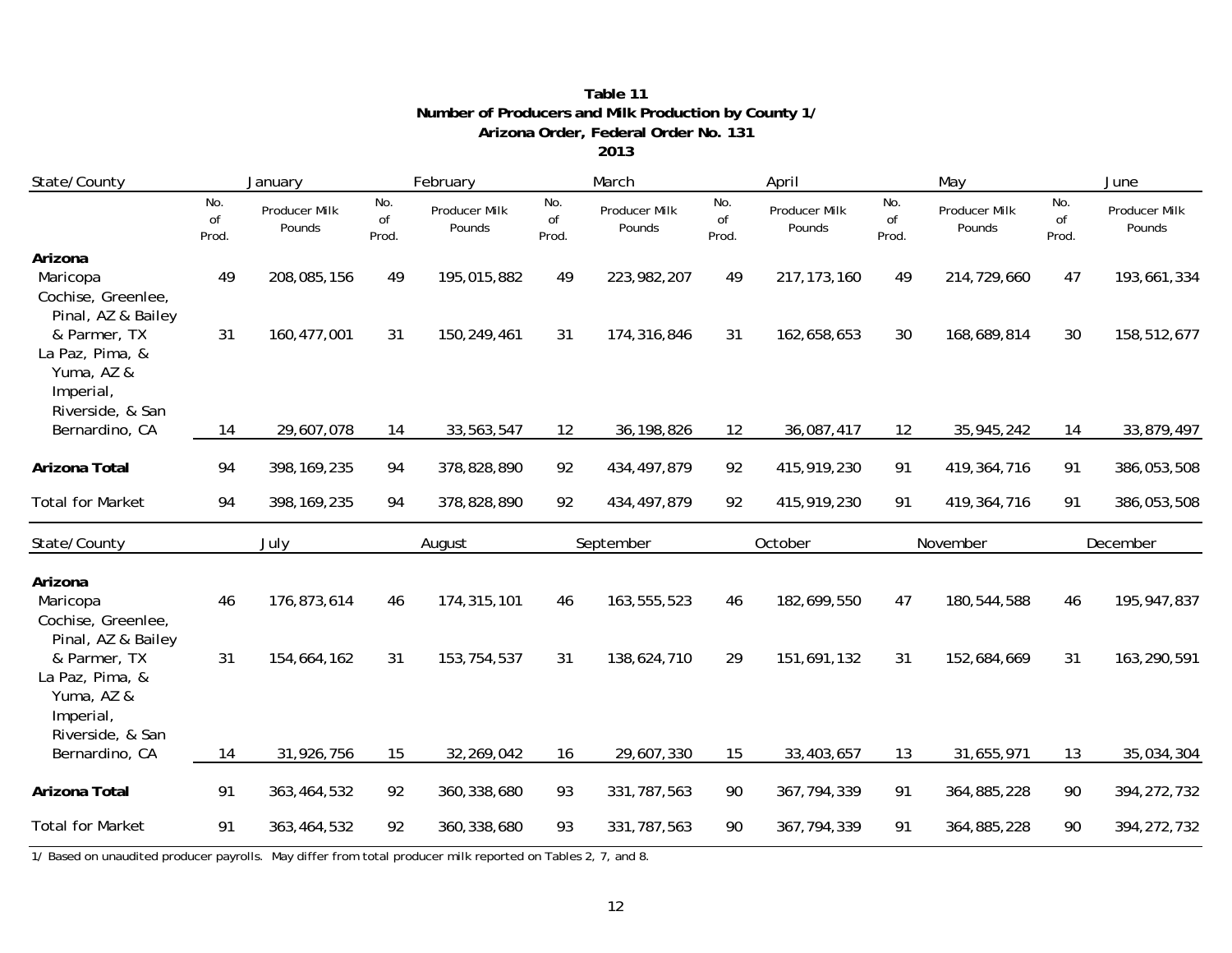#### **Numbers of Producers and Milk Production by County 1/ Table 11** *(continued)* **2013 Arizona Order, Federal Order No. 131**

### Year to Date Totals

|                                         | Average No.  |                      |
|-----------------------------------------|--------------|----------------------|
| State/County                            | of Producers | Producer Milk Pounds |
|                                         |              |                      |
| Arizona                                 |              |                      |
| Maricopa                                | 47           | 2,326,583,612        |
| Cochise, Greenlee, Pinal, AZ & Bailey & |              |                      |
| Parmer, TX                              | 31           | 1,889,614,253        |
| La Paz, Pima, Yuma, AZ & Imperial,      |              |                      |
| Riverside, & San Bernardino, CA         | 14           | 399, 178, 667        |
| Arizona Total                           | 92           | 4,615,376,532        |
| Average/Total for Market                | 92           | 4,615,376,532        |

1/ Based on unaudited producer payrolls. May differ from total producer milk reported on Tables 2, 7, and 8.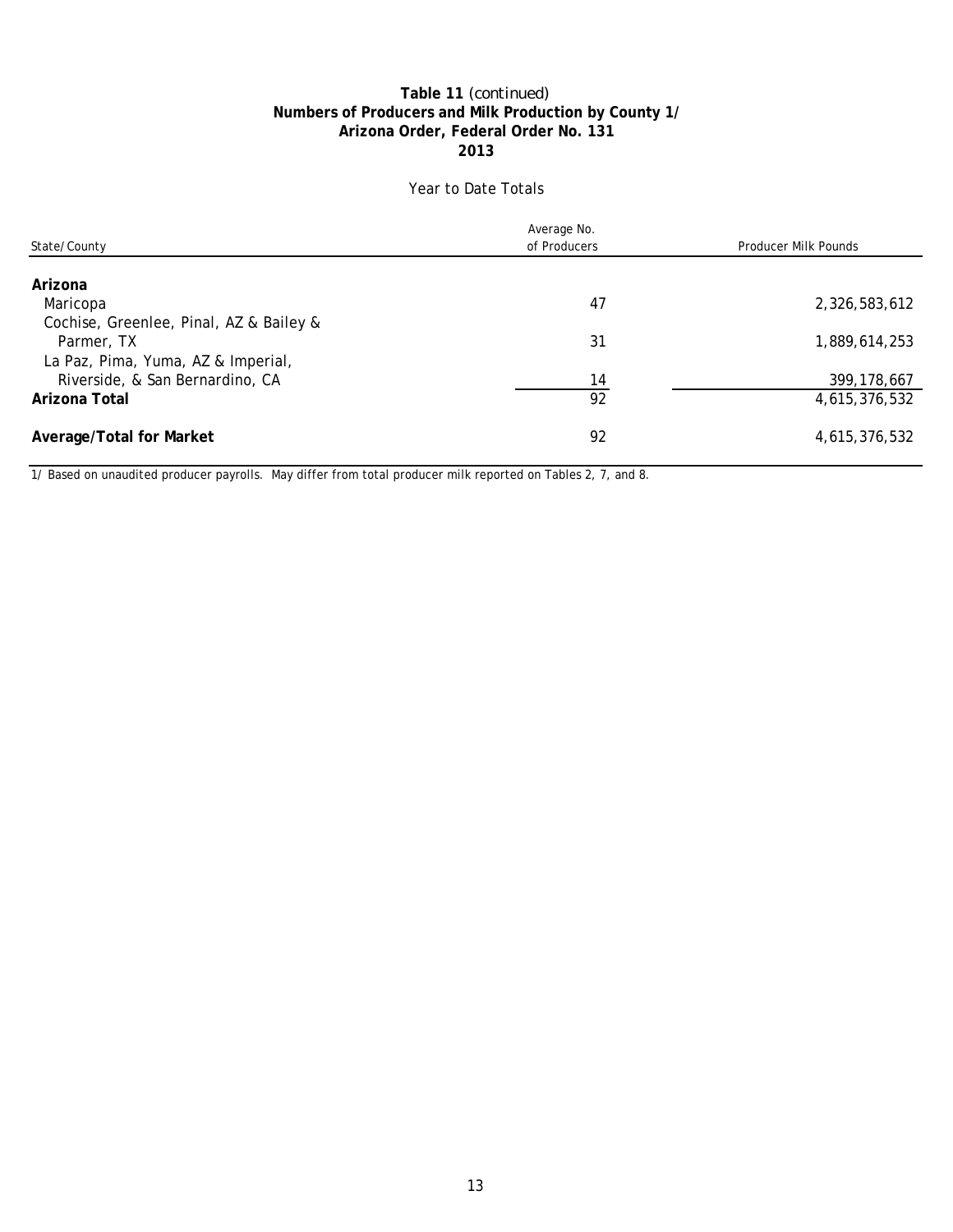### **Class Prices Per Hundredweight for 3.5% Milk, Butterfat, and Skim Prices Table 12 Arizona Order, Federal Order No. 131**

**2013**

|                |                       |          | Class III             | Class IV |                  | Class I               |                  | Class II |                  | Class III |                  | Class IV |  |
|----------------|-----------------------|----------|-----------------------|----------|------------------|-----------------------|------------------|----------|------------------|-----------|------------------|----------|--|
| Month and Year | Class I               | Class II |                       |          | <b>Butterfat</b> | Skim                  | <b>Butterfat</b> | Skim     | <b>Butterfat</b> | Skim      | <b>Butterfat</b> | Skim     |  |
|                | $\sqrt{\text{cwt}}$ . | \$/cut.  | $\sqrt{\text{cwt}}$ . | \$/cwt.  | \$/lb.           | $\sqrt{\text{cwt}}$ . | \$/lb.           | \$/lb.   | \$/lb.           | \$/lb.    | \$/lb.           | \$/lb.   |  |
| January 2013   | 21.32                 | 18.19    | 18.14                 | 17.63    | 1.7687           | 15.68                 | .6238            | 12.96    | 1.6168           | 12.93     | 1.6168           | 12.41    |  |
| February       | 20.56                 | 18.49    | 17.25                 | 17.75    | 1.6662           | 15.26                 | .6689            | 13.11    | 1.6619           | 11.85     | 1.6619           | 12.37    |  |
| March          | 20.15                 | 18.82    | 16.93                 | 17.75    | 1.6799           | 14.79                 | 1.7546           | 13.14    | 1.7476           | 11.21     | 1.7476           | 12.06    |  |
| April          | 20.01                 | 18.73    | 17.59                 | 18.10    | 1.7424           | 14.42                 | .8297            | 12.77    | 1.8227           | 11.62     | 1.8227           | 12.15    |  |
| May            | 20.11                 | 18.43    | 18.52                 | 18.89    | 1.8190           | 14.24                 | 1.7954           | 12.59    | 1.7884           | 12.71     | 1.7884           | 13.09    |  |
| June           | 21.28                 | 19.14    | 18.02                 | 18.88    | 1.8235           | 15.44                 | .6669            | 13.79    | 1.6599           | 12.65     | 1.6599           | 13.54    |  |
| July           | 21.26                 | 19.22    | 17.38                 | 18.90    | 1.7038           | 15.85                 | 1.5763           | 14.20    | .5693            | 12.32     | 1.5693           | 13.89    |  |
| August         | 21.23                 | 19.27    | 17.91                 | 19.07    | 1.6204           | 16.12                 | 1.5174           | 14.47    | 1.5104           | 13.08     | 1.5104           | 14.28    |  |
| September      | 21.51                 | 19.78    | 18.14                 | 19.43    | .5655            | 16.61                 | 1.5266           | 14.96    | 1.5196           | 13.29     | 1.5196           | 14.62    |  |
| October        | 21.55                 | 20.56    | 18.22                 | 20.17    | l.4962           | 16.90                 | 1.6708           | 15.25    | 1.6638           | 12.85     | 1.6638           | 14.87    |  |
| November       | 22.55                 | 20.76    | 18.83                 | 20.52    | 1.6990           | 17.21                 | .6406            | 15.56    | 1.6336           | 13.59     | 1.6336           | 15.34    |  |
| December       | 22.72                 | 21.66    | 18.95                 | 21.54    | .6221            | 17.66                 | 1.7742           | 16.01    | 1.7672           | 13.23     | 1.7672           | 15.91    |  |
| Average 1/     | 21.19                 | 19.42    | 17.99                 | 19.05    | .6839            | 15.85                 | .6704            | 14.07    | 1.6634           | 12.61     | 1.6634           | 13.71    |  |

1/ Simple Average.

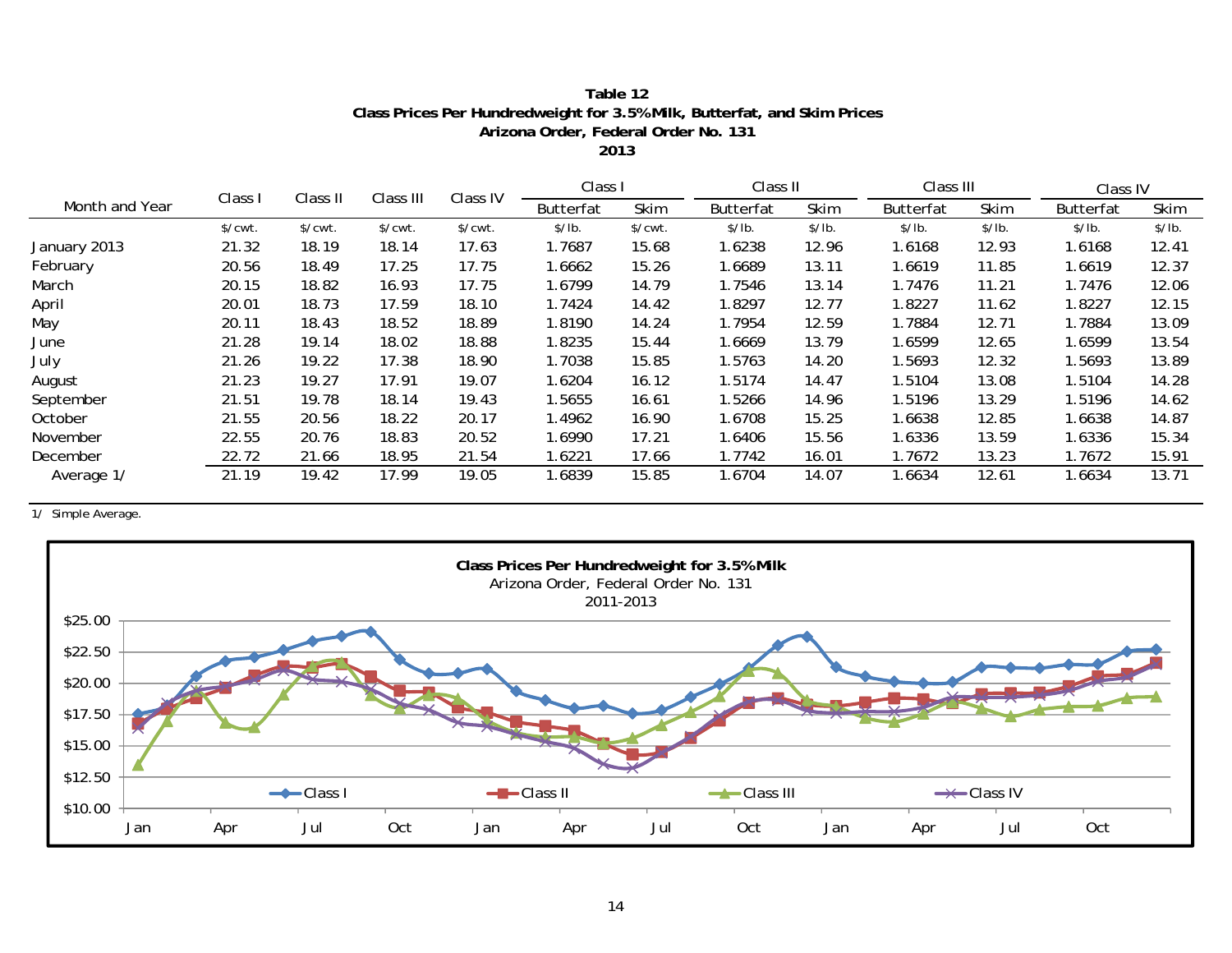#### **Table 13Producer Butterfat and Skim Prices, Uniform Prices, and Blend Prices at Test Arizona Order, Federal Order No. 131 2013**

Blend Price

|                |           |                       |                  | ---------             |
|----------------|-----------|-----------------------|------------------|-----------------------|
| Month and Year | Butterfat | Skim                  | Uniform Price 2/ | at Test 3/            |
|                | \$/lb.    | $\sqrt{\text{cwt}}$ . | \$/cwt.          | $\sqrt{\text{cwt}}$ . |
| January 2013   | 1.6419    | 13.55                 | 18.82            | 19.02                 |
| February       | 1.6639    | 13.15                 | 18.51            | 18.60                 |
| March          | 1.7394    | 12.65                 | 18.30            | 18.29                 |
| April          | 1.8119    | 12.71                 | 18.61            | 18.55                 |
| May            | 1.7948    | 13.29                 | 19.11            | 19.01                 |
| June           | 1.6862    | 13.85                 | 19.27            | 19.16                 |
| July           | 1.5944    | 14.08                 | 19.17            | 19.11                 |
| August         | 1.5319    | 14.56                 | 19.41            | 19.38                 |
| September      | 1.5301    | 14.96                 | 19.79            | 19.81                 |
| October        | 1.6364    | 15.04                 | 20.24            | 20.36                 |
| November       | 1.6471    | 15.48                 | 20.70            | 20.81                 |
| December       | 1.7451    | 15.78                 | 21.34            | 21.52                 |
| Average 1/     | 1.6686    | 14.09                 | 19.44            | 19.47                 |

1/ Simple average.

2/ Uniform Price = Skim price \* 0.965 + Butterfat price \* 3.5

3/ Blend Price at Test = (Butterfat price \* Butterfat %) + (Skim price \* Skim %).

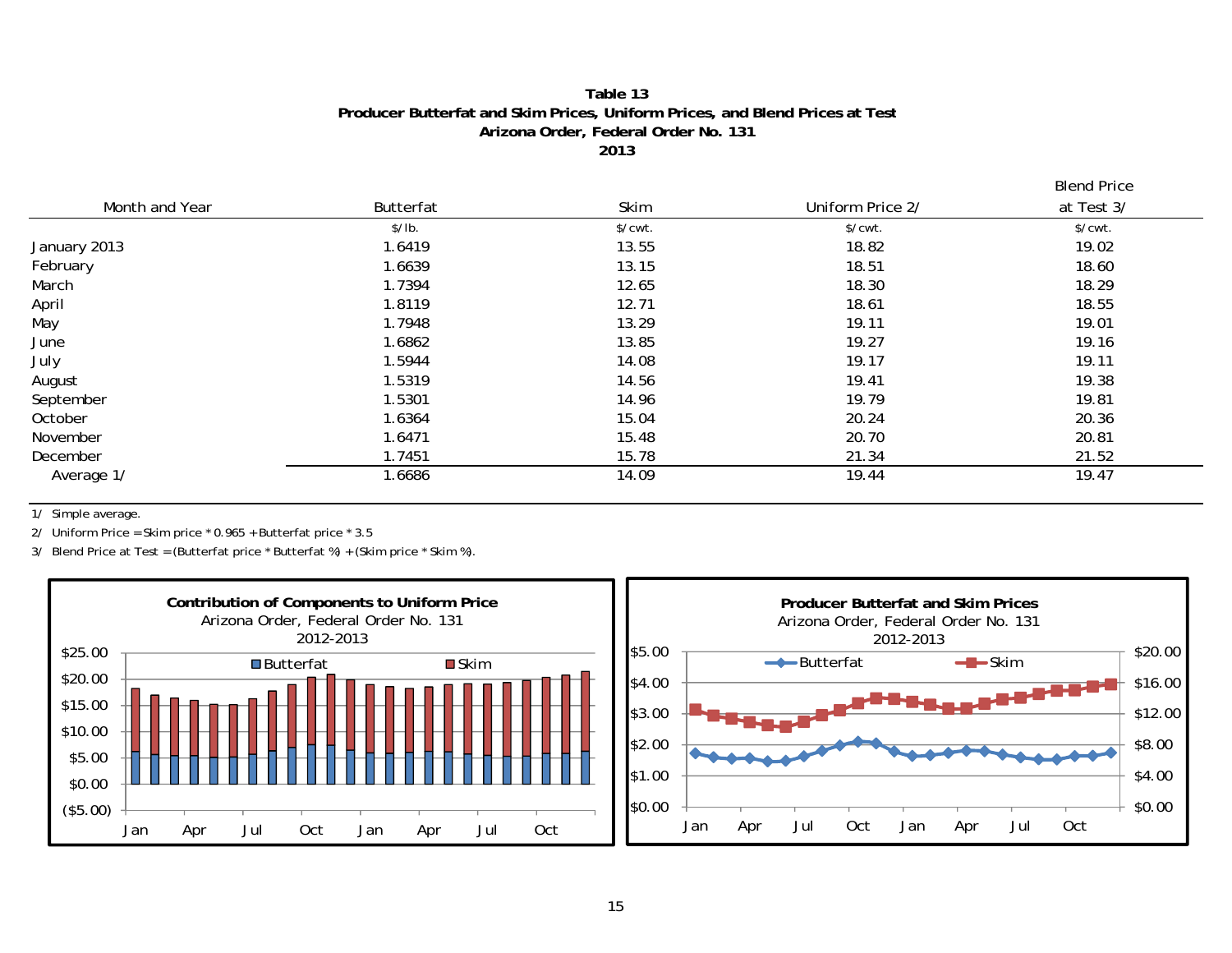| Table 14                                                                |
|-------------------------------------------------------------------------|
| Advanced Agricultural Marketing Service (AMS) Commodity Pricing Factors |
| Used in Pricing Class I Skim/Butterfat and Class II Skim/Nonfat Solids  |

**2013**

| Month and Year | <b>Cheese Barrels</b><br><b>Cheese Blocks</b> |            |        | Cheese Average 1/ |        | <b>Butter</b> |        | Nonfat Dry Milk |        | Whey         |        |            |
|----------------|-----------------------------------------------|------------|--------|-------------------|--------|---------------|--------|-----------------|--------|--------------|--------|------------|
|                | \$/lb.                                        | lbs.       | \$/lb. | Ibs.              | \$/lb. | lbs.          | \$/lb. | Ibs.            | \$/lb. | Ibs.         | \$/lb. | lbs.       |
| January 2013   | 1.8405                                        | 23,024,975 | 1.7769 | 19,670,852        | 1.8250 | 42,695,827    | .6126  | 8,059,353       | 1.5442 | 29,906,504   | 0.6588 | 14,084,710 |
| February       | 1.7506                                        | 22,644,302 | 1.7264 | 22,983,654        | .7535  | 45,627,956    | .5280  | 6,760,973       | 1.5603 | 29, 187, 136 | 0.6536 | 12,904,512 |
| March          | 1.6694                                        | 19,902,873 | 1.5993 | 22,784,808        | 1.6480 | 42.687.681    | .5393  | 8.936.515       | 1.5644 | 28,590,223   | 0.6399 | 13,628,078 |
| April          | 1.6362                                        | 19,690,823 | .6142  | 19,323,913        | 1.6402 | 39,014,736    | .5909  | 8,971,201       | 1.5219 | 42,399,633   | 0.6094 | 14,586,908 |
| May            | 1.6764                                        | 20.955.417 | .6542  | 20,863,644        | .6803  | 41,819,061    | .6542  | 11,397,812      | 1.5021 | 60.816.924   | 0.5797 | 13,212,804 |
| June           | 1.8864                                        | 22,212,590 | 1.7519 | 18,601,862        | .8388  | 40,814,452    | .6579  | 5,627,523       | 1.6367 | 33,610,390   | 0.5741 | 14,225,826 |
| July           | 1.7658                                        | 20,980,025 | 1.7664 | 19,656,638        | .7806  | 40,636,663    | .5590  | 4,921,417       | 1.6826 | 40,582,696   | 0.5710 | 16,217,196 |
| August         | 1.7141                                        | 22,981,383 | .6974  | 19, 172, 633      | 1.7201 | 42,154,016    | .4902  | 9,566,358       | 1.7131 | 33,520,256   | 0.5769 | 14,994,314 |
| September      | 1.7463                                        | 22,777,109 | 1.7888 | 17,456,877        | 1.7778 | 40,233,986    | .4448  | 12,196,865      | 1.7679 | 30,829,931   | 0.5752 | 17,750,128 |
| October        | 1.7479                                        | 21,961,769 | 1.7757 | 17,994,796        | 1.7739 | 39,956,565    | .3876  | 9,838,922       | 1.8008 | 29,242,531   | 0.5791 | 12,851,223 |
| November 2/    | N/A                                           | N/A        | N/A    | N/A               | 1.7938 | N/A           | 1.5551 | N/A             | 1.8358 | N/A          | 0.5757 | N/A        |
| December       | 1.8675                                        | 22,658,475 | .8592  | 18,851,299        | 1.8774 | 41,509,774    | .4916  | 9,597,431       | 1.8856 | 26,479,715   | 0.5749 | 11,520,565 |
| Average 3/     | 1.7546                                        |            | 1.7282 |                   | 1.7591 |               | 1.5426 |                 | 1.6680 |              | 0.5974 |            |

Source: Agricultural Marketing Service (AMS), Washington, D.C.

1/ The weighted average of barrels plus three cents and blocks.

2/ Equivalent Prices, computed pursuant to 7 CFR, Section 1000.54.

3/ Simple average. Cheese blocks and barrels are eleven month averages.

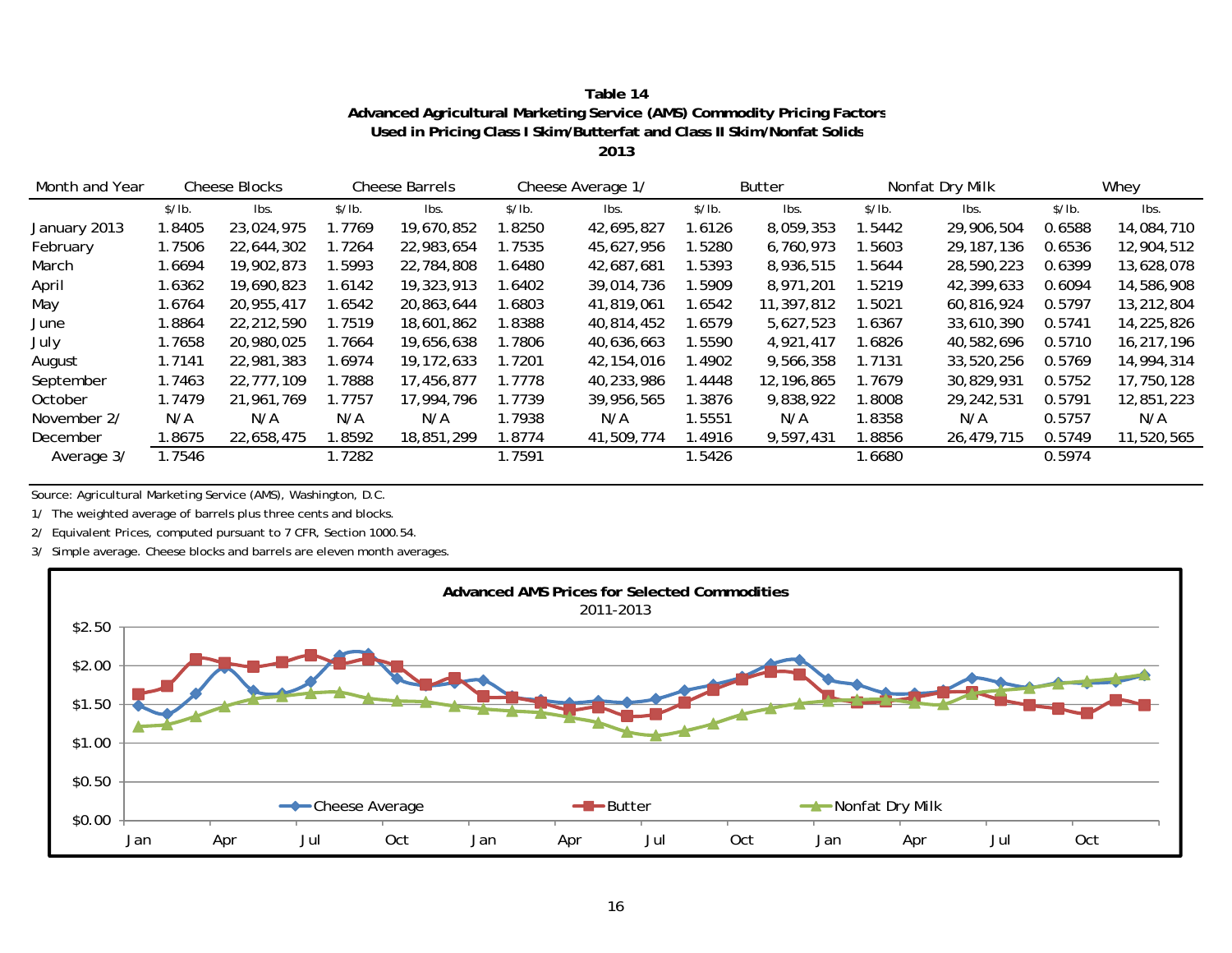| Table 15                                                             |
|----------------------------------------------------------------------|
| Final Agricultural Marketing Service (AMS) Commodity Pricing Factors |
| Used in Pricing Class II Butterfat, Class III, and Class IV          |

**2013**

| Month and Year | <b>Cheese Barrels</b><br><b>Cheese Blocks</b> |            | Cheese Average 1/ |              | Butter |             | Nonfat Dry Milk |            | Whey   |              |        |              |
|----------------|-----------------------------------------------|------------|-------------------|--------------|--------|-------------|-----------------|------------|--------|--------------|--------|--------------|
|                | \$/lb.                                        | lbs.       | \$/lb.            | lbs.         | \$/lb. | lbs.        | \$/lb.          | lbs.       | \$/lb. | lbs.         | \$/lb. | lbs.         |
| January 2013   | 1.7449                                        | 48,684,045 | 1.7227            | 42, 142, 555 | 1.7485 | 90,826,600  | .5066           | 14,869,343 | 1.5601 | 69,819,499   | 0.6503 | 29,720,045   |
| February       | 1.6754                                        | 43,204,805 | .6190             | 42,415,620   | 1.6623 | 85,620,425  | .5438           | 17,346,868 | 1.5559 | 73,246,710   | 0.6393 | 28,801,571   |
| March          | 1.6339                                        | 49,342,338 | .6296             | 48,754,606   | 1.6467 | 98,096,944  | .6146           | 23,289,306 | 1.5208 | 127,096,500  | 0.6048 | 37,613,046   |
| April          | 1.7313                                        | 41,856,653 | .7007             | 40, 113, 728 | 1.7310 | 81,970,381  | .6766           | 19,220,123 | 1.5312 | 103,559,533  | 0.5741 | 30,680,073   |
| May            | 1.8556                                        | 56,725,898 | 1.7640            | 47,812,969   | 1.8274 | 104,538,867 | 1.6483          | 16,818,508 | 1.6374 | 84,289,879   | 0.5765 | 39,463,397   |
| June           | 1.7569                                        | 42,663,766 | 1.7778            | 38,356,053   | 1.7810 | 81,019,819  | 1.5422          | 11,730,815 | 1.6878 | 83,257,779   | 0.5738 | 34,044,690   |
| July           | 1.7020                                        | 43,640,394 | .6983             | 37,901,369   | 1.7142 | 81.541.763  | 1.4674          | 19,026,301 | 1.7272 | 65, 185, 745 | 0.5804 | 32, 138, 257 |
| August         | 1.7498                                        | 55,759,725 | 1.7727            | 43,938,020   | 1.7731 | 99,697,745  | 1.4187          | 30,266,186 | 1.7706 | 78, 145, 231 | 0.5778 | 40,435,765   |
| September 2/   | N/A                                           | N/A        | N/A               | N/A          | 1.7961 | N/A         | 1.4263          | N/A        | 1.8085 | N/A          | 0.5791 | N/A          |
| October 2/     | N/A                                           | N/A        | N/A               | N/A          | 1.8025 | N/A         | .5454           | N/A        | 1.8366 | N/A          | 0.5731 | N/A          |
| November       | 1.8555                                        | 53,885,015 | .8379             | 46,181,239   | 1.8612 | 100.066.254 | .5205           | 19,280,461 | 1.8892 | 65,382,993   | 0.5831 | 28,659,028   |
| December       | 1.8744                                        | 39,999,535 | .8477             | 43,279,808   | 1.8761 | 83,279,343  | .6308           | 7,666,744  | 1.9537 | 54,854,859   | 0.5706 | 29,939,304   |
| Average 3/     | 1.7580                                        |            | 1.7370            |              | 1.7683 |             | .5451           |            | 1.7066 |              | 0.5902 |              |

Source: Agricultural Marketing Service (AMS), Washington, D.C.

1/ The weighted average of barrels plus three cents and blocks.

2/ Equivalent Prices, computed pursuant to 7 CFR, Section 1000.54.

3/ Simple average. Cheese blocks and barrels are ten month averages.

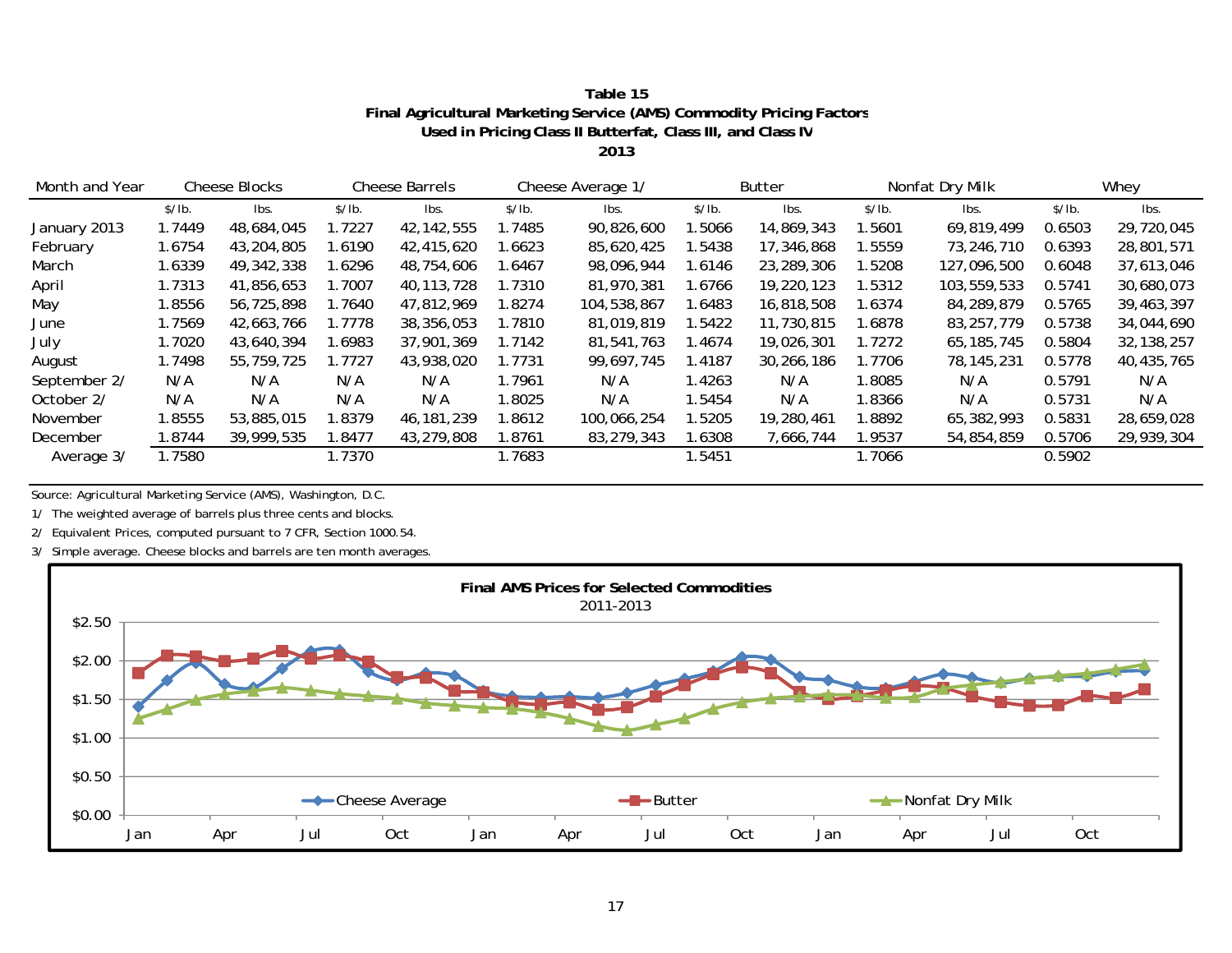#### **Table 16 Class I Route Dispositions in the Marketing Area by Handler Type Arizona Order, Federal Order No. 131 2013**

|                               | Producer-Handlers and |               |  |  |  |  |  |
|-------------------------------|-----------------------|---------------|--|--|--|--|--|
| Month and Year<br>Pool Plants | Other 1/              | Total         |  |  |  |  |  |
|                               |                       |               |  |  |  |  |  |
| 92,707,719<br>January 2013    | 6,636,893             | 99,344,612    |  |  |  |  |  |
| February<br>84,655,674        | 5,878,522             | 90,534,196    |  |  |  |  |  |
| March<br>90,375,071           | 5,908,822             | 96,283,893    |  |  |  |  |  |
| April<br>89,587,806           | 7,103,742             | 96,691,548    |  |  |  |  |  |
| May<br>87,378,003             | 7,050,235             | 94,428,238    |  |  |  |  |  |
| 77,601,688<br>June            | 5,877,432             | 83,479,120    |  |  |  |  |  |
| July<br>81,344,146            | 6,518,157             | 87,862,303    |  |  |  |  |  |
| 89,805,921<br>August          | 6,706,342             | 96,512,263    |  |  |  |  |  |
| September<br>84,630,635       | 7,147,443             | 91,778,078    |  |  |  |  |  |
| October<br>89,840,142         | 8,030,860             | 97,871,002    |  |  |  |  |  |
| November<br>89,872,106        | 8,428,942             | 98,301,048    |  |  |  |  |  |
| December<br>91,461,682        | 8,502,952             | 99,964,634    |  |  |  |  |  |
| 1,049,260,593<br>Total        | 83,790,342            | 1,133,050,935 |  |  |  |  |  |

1/ Includes: Plants fully regulated by another Federal order, partially regulated distributing plants, and exempt plants.

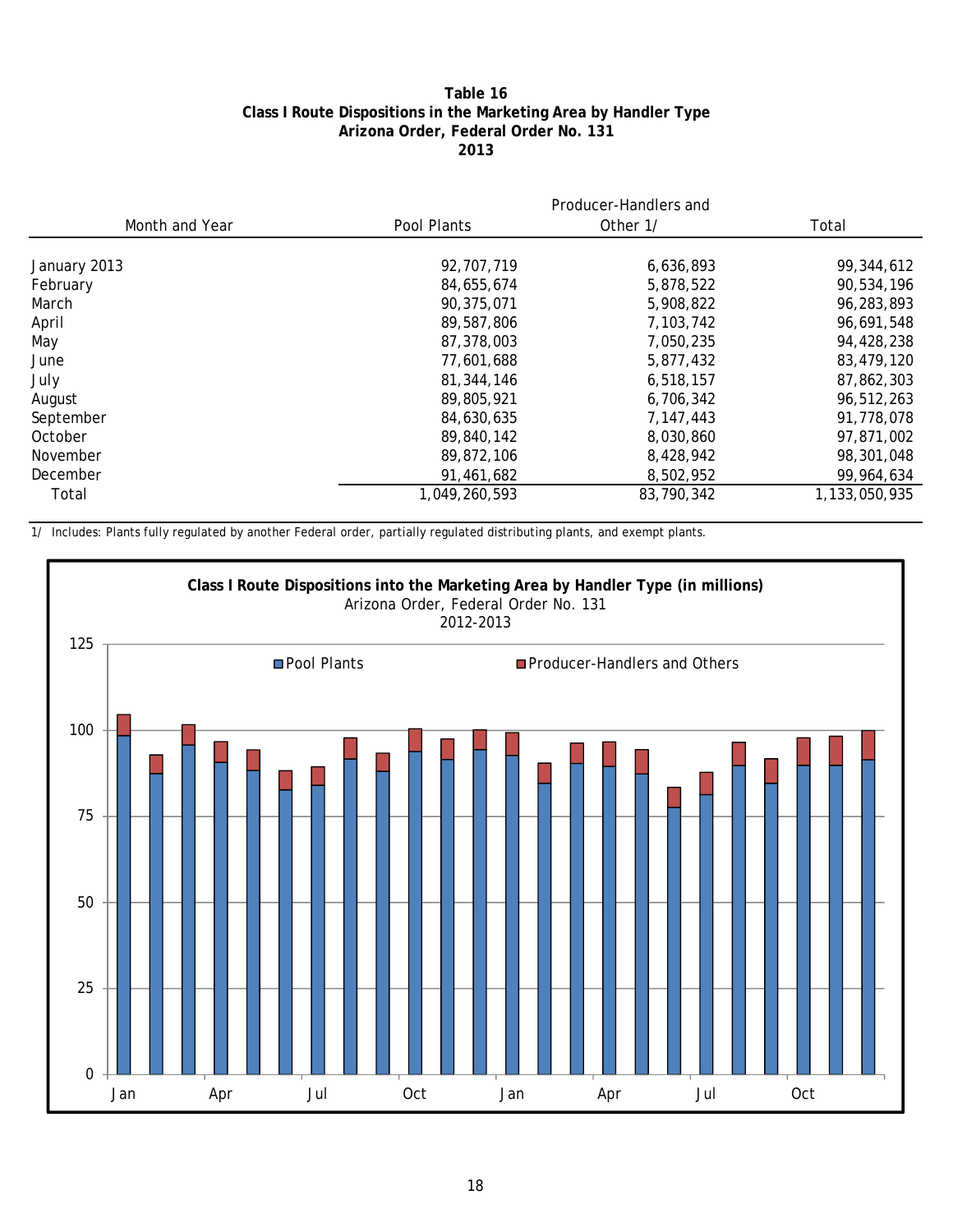#### **Table 17 Class I Route Dispositions in the Marketing Area by Product Arizona Order, Federal Order No. 131 2013**

| In-Area by Product, Pool Plants |              |            |                                                      |              |                 |            |               |  |  |  |  |
|---------------------------------|--------------|------------|------------------------------------------------------|--------------|-----------------|------------|---------------|--|--|--|--|
| Month and Year                  | Whole        | Flavored   | Reduced Fat                                          | Lowfat       | <b>Fat Free</b> | Buttermilk | Total         |  |  |  |  |
|                                 | Ibs.         | Ibs.       | Ibs.                                                 | Ibs.         | Ibs.            | Ibs.       | Ibs.          |  |  |  |  |
| January 2013                    | 24,280,307   | 5,839,616  | 33,972,611                                           | 16,525,901   | 11,680,117      | 409,167    | 92,707,719    |  |  |  |  |
| February                        | 22, 106, 937 | 5,599,241  | 30,769,137                                           | 14,972,946   | 10,813,174      | 394,239    | 84,655,674    |  |  |  |  |
| March                           | 24,043,558   | 5,190,860  | 33, 171, 529                                         | 15,992,833   | 11,525,907      | 450,384    | 90,375,071    |  |  |  |  |
| April                           | 23,660,849   | 6,432,281  | 32,039,809                                           | 16,068,685   | 10,982,056      | 404,126    | 89,587,806    |  |  |  |  |
| May                             | 24,311,166   | 5,150,759  | 31,956,684                                           | 15,286,464   | 10,278,822      | 394,108    | 87,378,003    |  |  |  |  |
| June                            | 22,795,270   | 2,474,255  | 29,900,666                                           | 13,096,556   | 8,994,134       | 340,807    | 77,601,688    |  |  |  |  |
| July                            | 24, 131, 550 | 2,521,531  | 31,443,329                                           | 13,618,330   | 9,259,321       | 370,085    | 81,344,146    |  |  |  |  |
| August                          | 24,686,834   | 6,146,018  | 32,505,704                                           | 15,886,815   | 10,193,529      | 387,021    | 89,805,921    |  |  |  |  |
| September                       | 23, 163, 678 | 5,929,375  | 30,689,937                                           | 14,921,302   | 9,569,481       | 356,862    | 84,630,635    |  |  |  |  |
| October                         | 24,734,083   | 6,031,232  | 32,822,120                                           | 15,694,414   | 10,138,698      | 419,595    | 89,840,142    |  |  |  |  |
| November                        | 24,313,073   | 6,887,884  | 32,733,976                                           | 15,279,172   | 10,213,102      | 444,899    | 89,872,106    |  |  |  |  |
| December                        | 25,206,324   | 6,509,623  | 33,770,567                                           | 15,070,247   | 10,471,585      | 433,336    | 91,461,682    |  |  |  |  |
| Total                           | 287,433,629  | 64,712,675 | 385,776,069                                          | 182,413,665  | 124, 119, 926   | 4,804,629  | 1,049,260,593 |  |  |  |  |
|                                 |              |            |                                                      |              |                 |            |               |  |  |  |  |
|                                 |              |            | In-Area by Product, Producer-Handlers & Other Plants |              |                 |            |               |  |  |  |  |
| Month and Year                  | Whole        | Flavored   | <b>Reduced Fat</b>                                   | Lowfat       | Fat Free        | Buttermilk | Total         |  |  |  |  |
|                                 | Ibs.         | Ibs.       | Ibs.                                                 | Ibs.         | Ibs.            | Ibs.       | Ibs.          |  |  |  |  |
| January 2013                    | 1,209,318    | 1,005,909  | 1,813,799                                            | 1,355,344    | 1,036,512       | 216,011    | 6,636,893     |  |  |  |  |
| February                        | 1,044,891    | 1,096,186  | 1,647,997                                            | 974,162      | 957,386         | 157,900    | 5,878,522     |  |  |  |  |
| March                           | 1,046,034    | 934,434    | 2,094,976                                            | 699,482      | 906,760         | 227,136    | 5,908,822     |  |  |  |  |
| April                           | 1,236,001    | 1,199,258  | 2,048,345                                            | 1,304,469    | 1,056,835       | 258,834    | 7,103,742     |  |  |  |  |
| May                             | 1,374,566    | 1,093,526  | 2,054,844                                            | 1,236,170    | 1,011,751       | 279,378    | 7,050,235     |  |  |  |  |
| June                            | 1,284,099    | 736,900    | 1,801,521                                            | 979,686      | 849,884         | 225,342    | 5,877,432     |  |  |  |  |
| July                            | 1,315,711    | 926,538    | 2,019,995                                            | 1,091,571    | 906,461         | 257,881    | 6,518,157     |  |  |  |  |
| August                          | 1,390,567    | 987,996    | 1,983,233                                            | 1,129,788    | 961,077         | 253,681    | 6,706,342     |  |  |  |  |
| September                       | 1,370,254    | 1,369,936  | 1,897,390                                            | 1,313,151    | 960,614         | 236,098    | 7,147,443     |  |  |  |  |
| October                         | 1,590,405    | 1,548,668  | 2,190,553                                            | 1,330,919    | 1,091,651       | 278,664    | 8,030,860     |  |  |  |  |
| November                        | 1,531,026    | 1,939,625  | 2,126,918                                            | 1,437,711    | 1,110,757       | 282,905    | 8,428,942     |  |  |  |  |
| December                        | 1,722,585    | 1,807,774  | 2,345,490                                            | 1,282,088    | 1,076,637       | 268,378    | 8,502,952     |  |  |  |  |
| Total                           | 16, 115, 457 | 14,646,750 | 24,025,061                                           | 14, 134, 541 | 11,926,325      | 2,942,208  | 83,790,342    |  |  |  |  |

Whole Flavored Reduced Fat Lowfat Fat Free Buttermilk Total lbs. lbs. lbs. lbs. lbs. lbs. lbs. January 2013 25,489,625 6,845,525 35,786,410 17,881,245 12,716,629 625,178 99,344,612 February 6,695,427 23,151,828 32,417,134 15,947,108 11,770,560 552,139 90,534,196 March 25,089,592 6,125,294 35,266,505 16,692,315 12,432,667 677,520 96,283,893 April 24,896,850 7,631,539 34,088,154 17,373,154 12,038,891 662,960 96,691,548 May 25,685,732 6,244,285 34,011,528 16,522,634 11,290,573 673,486 94,428,238 June 24,079,369 3,211,155 31,702,187 14,076,242 9,844,018 566,149 83,479,120 July 25,447,261 3,448,069 33,463,324 14,709,901 10,165,782 627,966 87,862,303 August 26,077,401 7,134,014 34,488,937 17,016,603 11,154,606 640,702 96,512,263 September 7,299,311 24,533,932 32,587,327 16,234,453 10,530,095 592,960 91,778,078 October 7,579,900 26,324,488 35,012,673 17,025,333 11,230,349 698,259 97,871,002 November 8,827,509 25,844,099 34,860,894 16,716,883 11,323,859 727,804 98,301,048 December 8,317,397 26,928,909 36,116,057 16,352,335 11,548,222 701,714 99,964,634 Total 303,549,086 79,359,425 409,801,130 196,548,206 136,046,251 7,746,837 1,133,050,935 **In-Area by Product, Total** Month and Year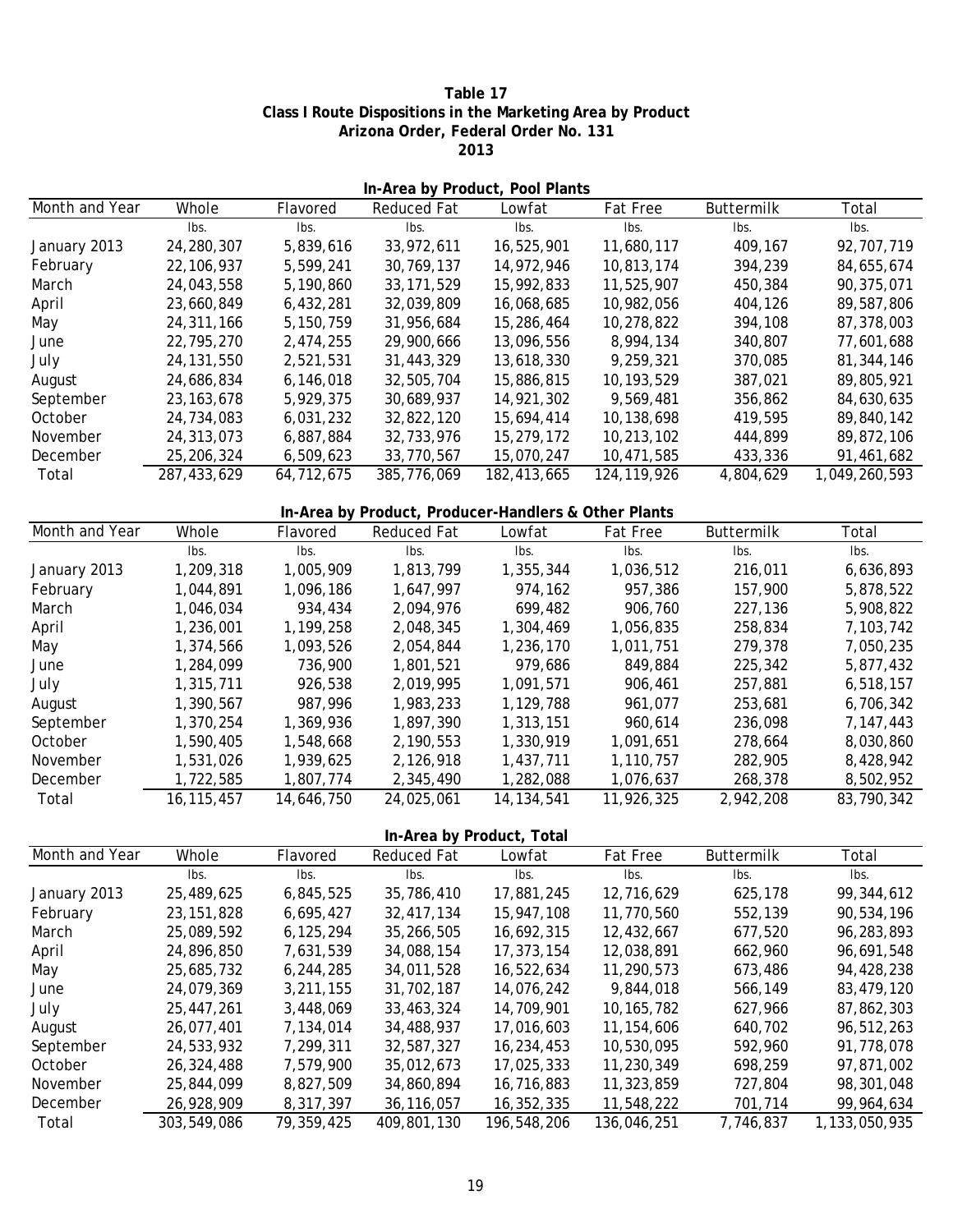

**Map A Producer Milk by County Arizona Order, Federal Order No. 131 May 2013**

Note: This map does not include data for Parmer County, Texas. For reference, Parmer County is located in the northwest area of the state, along the New Mexico/Texas border, and would have shading for the "2.0 to 20.0 million" pounds category.